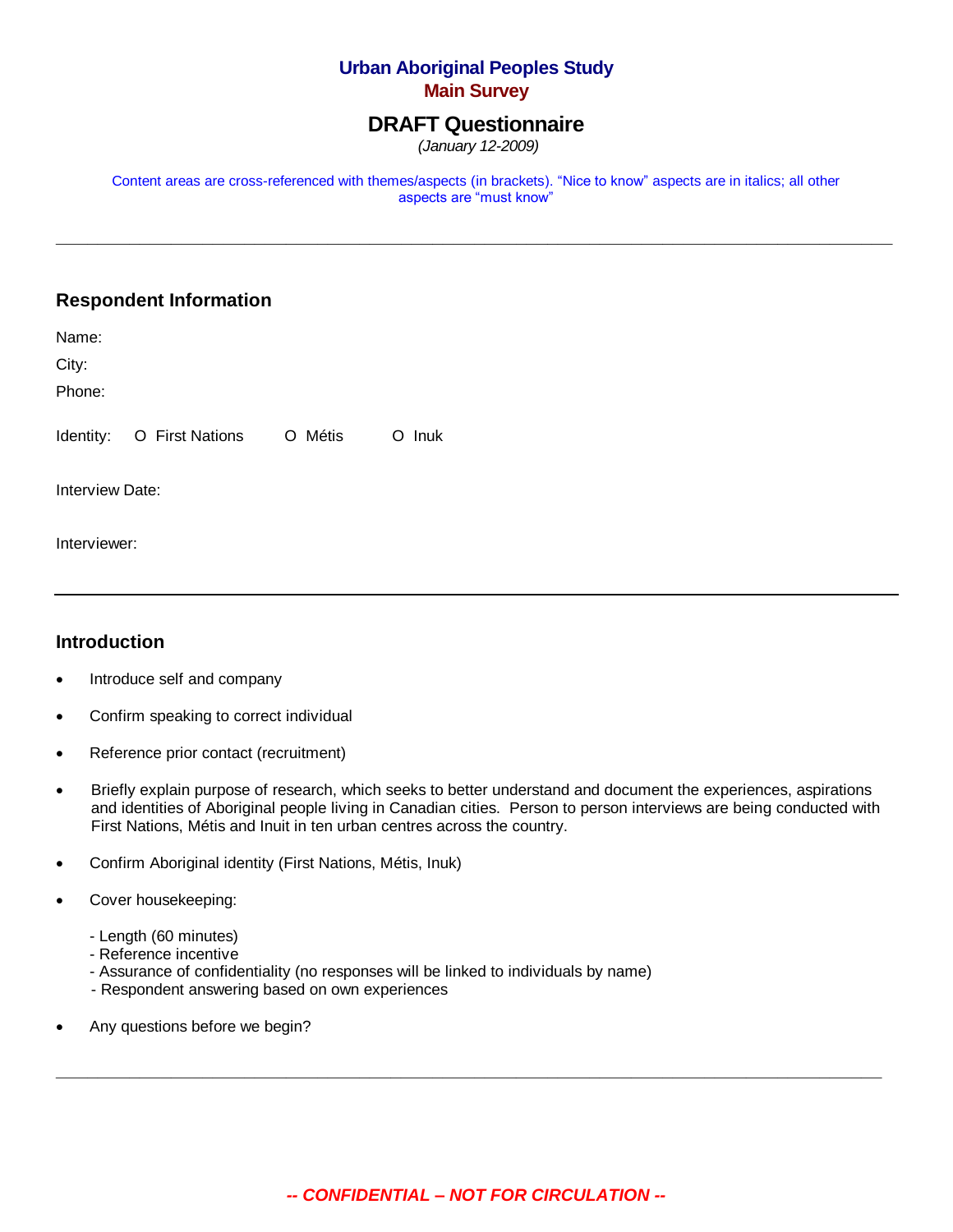# **A. Place**

*I'd like to start with a few questions about where you are from…*

A1. Have you lived in [CITY] all your life, or were you born and raised somewhere else? (A1.1)

- 01 Lived in city all your life 02 – Born/raised elsewhere SKIP TO Q.A5
- 99 DK/NA

## **If lived in city all your life (others skip to Q.A5):**

A2. Are your family or your ancestors originally from somewhere else? (A1.1) DO NOT READ - CODE ALL THAT APPLY.

On-reserve SPECIFY NAME(S)\_\_\_\_\_\_\_\_\_\_\_\_\_\_\_\_\_\_\_\_\_\_\_\_\_\_\_\_\_\_

Off-reserve SPECIFY CITY(IES)\_\_\_\_\_\_\_\_\_\_\_\_\_\_\_\_\_\_\_\_\_\_\_\_\_\_\_\_\_\_

97 – No, family/ancestors also from this city SKIP TO Q.A10 99 – DK/NA

### IF MORE THAN ONE PLACE MENTIONED AT Q.A2:

A3. Is there one place you think of as the main place your family or ancestors are from? (A1.1) DO NOT READ - CODE ONE ONLY.

On-reserve SPECIFY NAME(S)\_\_\_\_\_\_\_\_\_\_\_\_\_\_\_\_\_\_\_\_\_\_\_\_\_\_\_\_\_\_

Off-reserve SPECIFY CITY(IES)\_\_\_\_\_\_\_\_\_\_\_\_\_\_\_\_\_\_\_\_\_\_\_\_\_\_\_\_\_\_

97 – No one main place 99 – DK/NA

- A4. Where is home for you? Is it [CITY], the place your family or ancestors are originally from, or somewhere else? (A1.1)
	- 01 This city is home 02 – Place where family/ancestors from 98 – Somewhere else is home (SPECIFY \_\_\_\_\_\_\_\_\_\_\_\_\_\_\_\_\_\_\_\_\_\_\_\_\_\_\_\_\_\_\_\_) 97 – Nowhere feels like home 99 – DK/NA

NOW SKIP TO Q.A10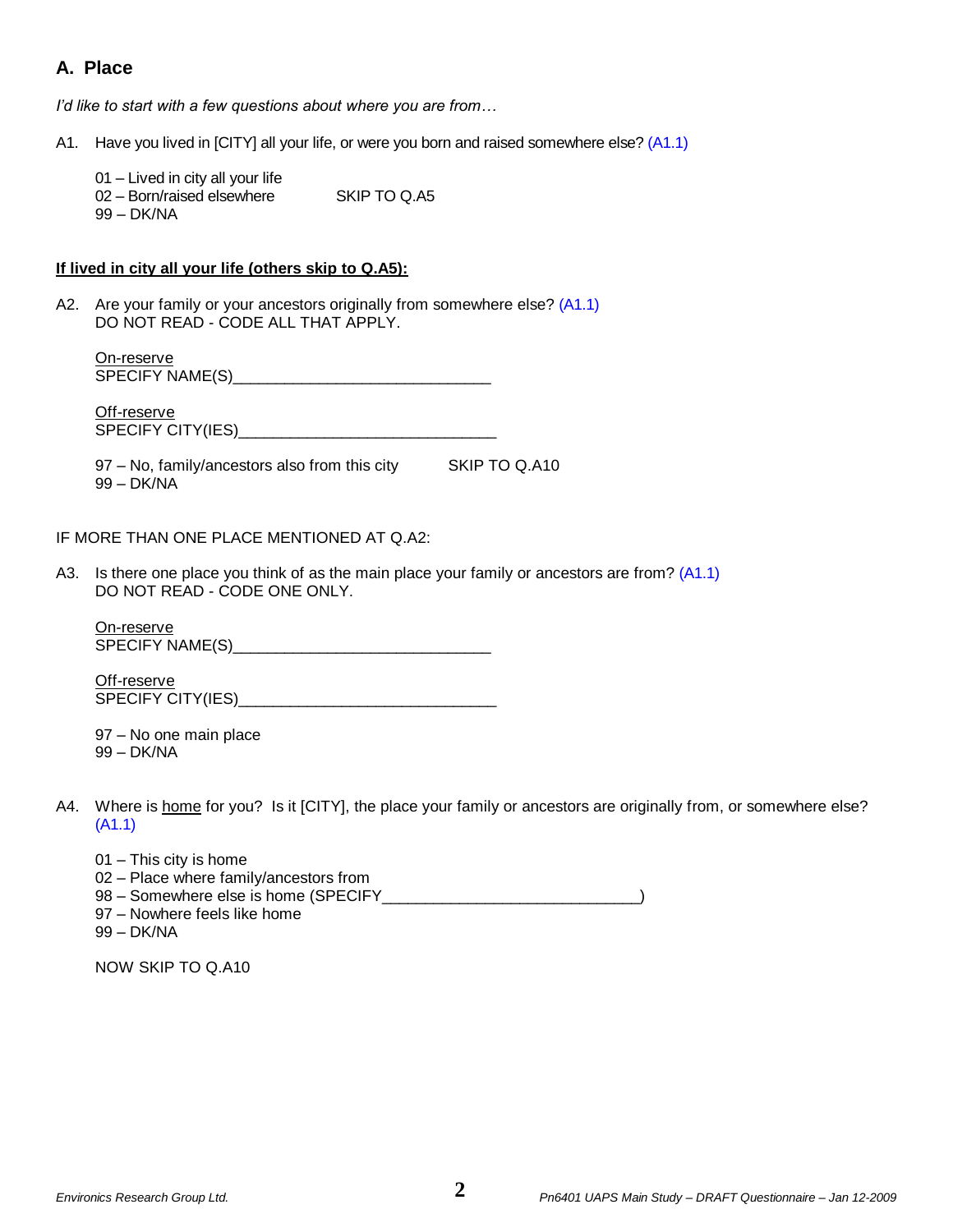#### **If born/raised elsewhere:**

A5. Where were you born and raised? (A1.1) IF ASKED: We mean the place that had the most influence on you as you were growing up. DO NOT READ - CODE ONE ONLY

On-reserve SPECIFY NAME(S)\_\_\_\_\_\_\_\_\_\_\_\_\_\_\_\_\_\_\_\_\_\_\_\_\_\_\_\_\_\_

Off-reserve SPECIFY CITY(IES)

99 – DK/NA

- A6. Where is home for you? Is it [CITY], the place your family or ancestors are originally from, or somewhere else? (A1.1)
	- 01 This city is home
	- 02 Place where family/ancestors from
	- 98 Somewhere else is home (SPECIFY \_\_\_\_\_\_\_\_\_\_\_\_\_\_\_\_\_\_\_\_\_\_\_\_\_\_\_\_\_\_\_\_\_)
	- 97 Nowhere feels like home
	- 99 DK/NA
- A7. When did you first come to [CITY] ? (A1.1)

RECORD YEAR 99 – DK/NA

- A8. What is the most important reason why you moved to [CITY] ? (A1.2) DO NOT READ – CODE FIRST MENTION
- A9. Are there other reasons why you moved to [CITY] ? (A1.2) DO NOT READ – CODE ALL THAT APPLY
	- 01 Family
	- 02 Work/to find a job
	- 03 To go to school
	- 04 Better housing
	- 05 Housing less expensive
	- 06 More housing available
	- 07 Availability of services
	- 08 Better health care/health reasons
	- 09 Friends
	- 10 Better place to raise children/give them opportunities
	- 11 To escape a bad family situation (e.g., abuse, family conflict)
	- 98 Other (SPECIFY \_\_\_\_\_\_\_\_\_\_\_\_\_\_)
	- 99 DK/NA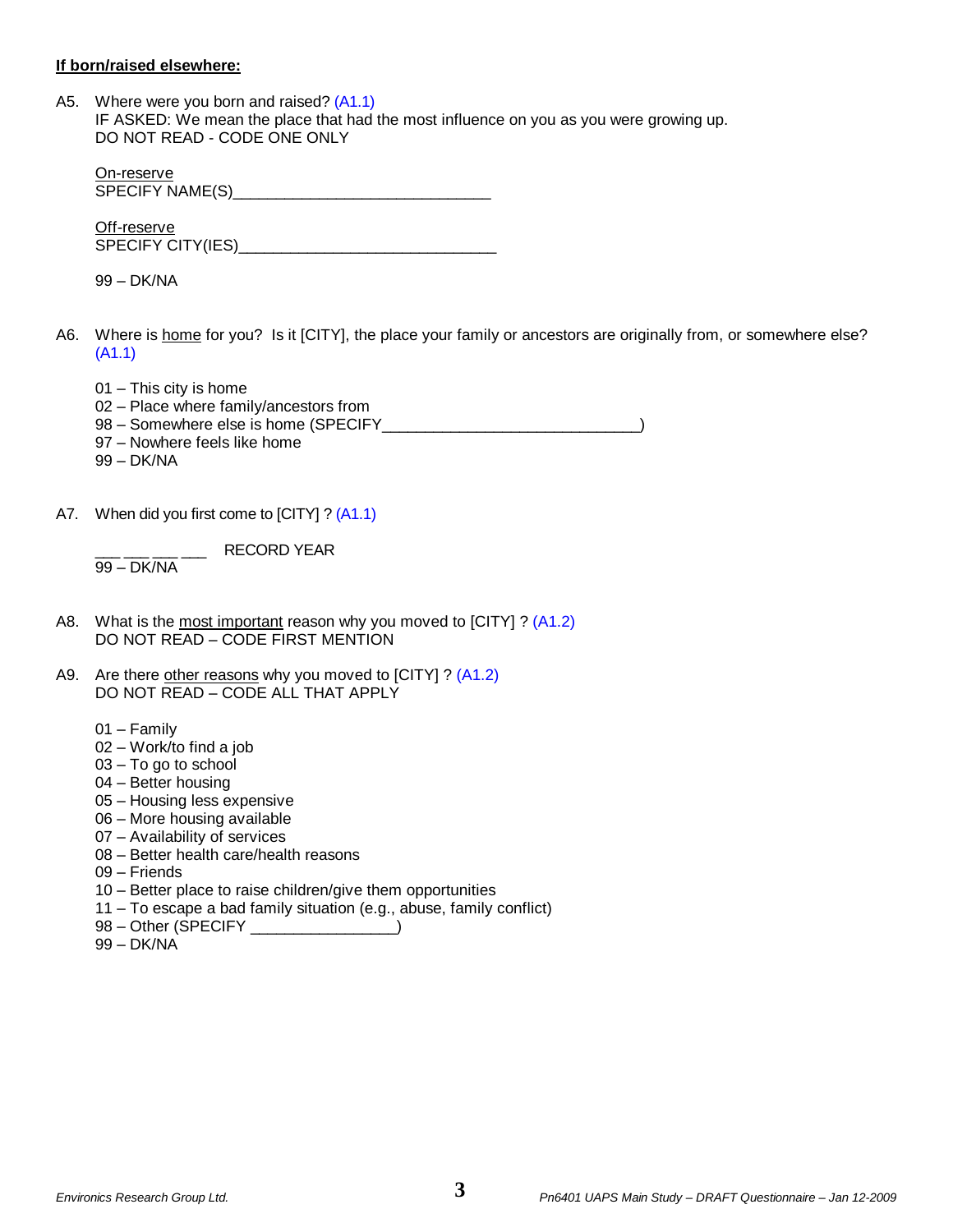### **ASK ALL**

A10. How much do you like living in [CITY]? Would you say you like or dislike it? (A1.3) PROBE: Is that a little or a lot?

- 01 Like it a lot 02 – Like it a little 03 – Dislike it a little 04 – Dislike it a lot VOLUNTEERED 99 – DK/NA
- A11. What is it you like most about living here? (A1.3) RECORD VERBATIM

98 - Other (SPECIFY ) 99 - DK/NA

A12. And what do you like least about living here? (A1.3) RECORD VERBATIM

98 - Other (SPECIFY\_\_\_\_\_\_\_\_\_\_\_\_\_\_\_\_\_\_\_\_\_\_\_\_\_\_\_\_\_\_) 99 - DK/NA

- A13. How much do you like living in your neighbourhood? Would you say you like or dislike it? (A1.3) PROBE: Is that a little or a lot?
	- 01 Like it a lot 02 – Like it a little 03 – Dislike it a little 04 – Dislike it a lot VOLUNTEERED 99 – DK/NA

A14. To what extent do you feel you have a choice about the neighbourhood you live in? Do you feel you have…? (A1.3)

READ

- $01 A$  lot 02 – Some 03 – Little, or 04 – No choice at all VOLUNTEERED 99 – DK/NA
- A15. Please tell me if each of the following is a very important, somewhat important or not so important reason why you live in the neighbourhood you do. (A1.3) READ AND ROTATE
	- a. It is a safe neighbourhood
	- b. It is close to your friends and family
	- c. It is close to your work or school
	- d. It is close to your children's school or daycare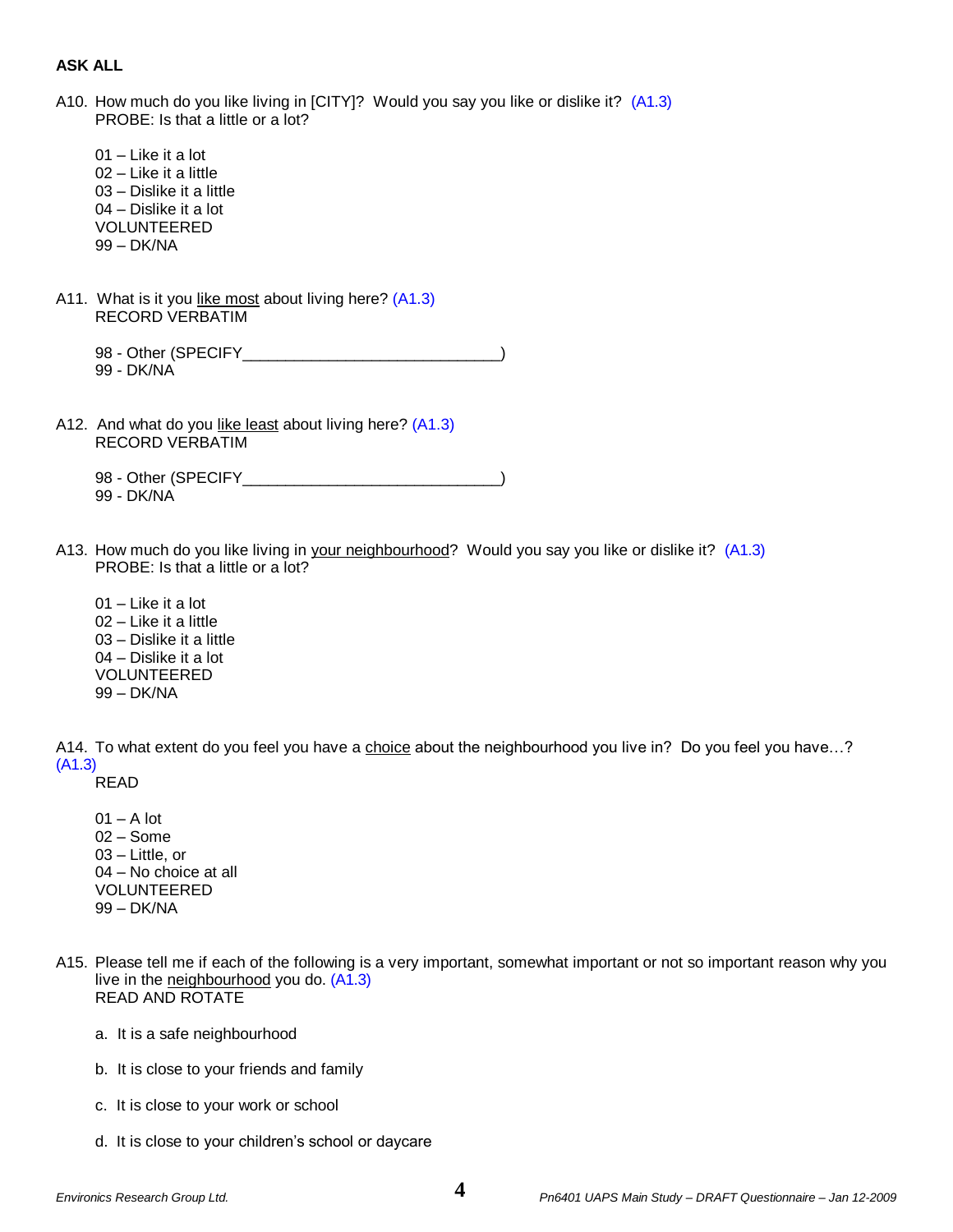- e. It is close to services that fulfill your cultural, spiritual and social needs
- f. It is had good public transportation
- g. It has affordable housing
- 01 Very important 02 – Somewhat important 03 – Not so important VOLUNTEERED 97 – Not applicable (i.e. don't have children) 99 – DK/NA
- A16. Are there any other reasons why you live in the neighbourhood you do? (A1.3) RECORD VERBATIM
	- 98 Other (SPECIFY\_\_\_\_\_\_\_\_\_\_\_\_\_\_\_\_\_\_\_\_\_\_\_\_\_\_\_\_\_\_) 99 - DK/NA

### **If have ancestors from elsewhere (from Q.A2)**

*I have a few questions about the place where your family or ancestors come from…*

- A17. How closely connected do you feel to the place where your family or ancestors come from? (A2.3, I2.2) READ
	- 01 Very close 02 – Fairly close 03 – Not too close 04 – Not at all close VOLUNTEERED 99 - DK/NA
- A18. Would you prefer to be closer to this place, less close to this place, or are you comfortable with how things stand now? (A2.3)
	- 01 Prefer to be closer
	- 02 Prefer to be less close
	- 03 Comfortable as is
	- 99 DK/NA

A19. Do you plan to go back to live in this place permanently one day, or not? (A1.4)

- 01 Plan to go back 02 – Do not plan to go back
- 03 Undecided/too soon to say
- 99 DK/NA

NOW SKIP TO Q.B1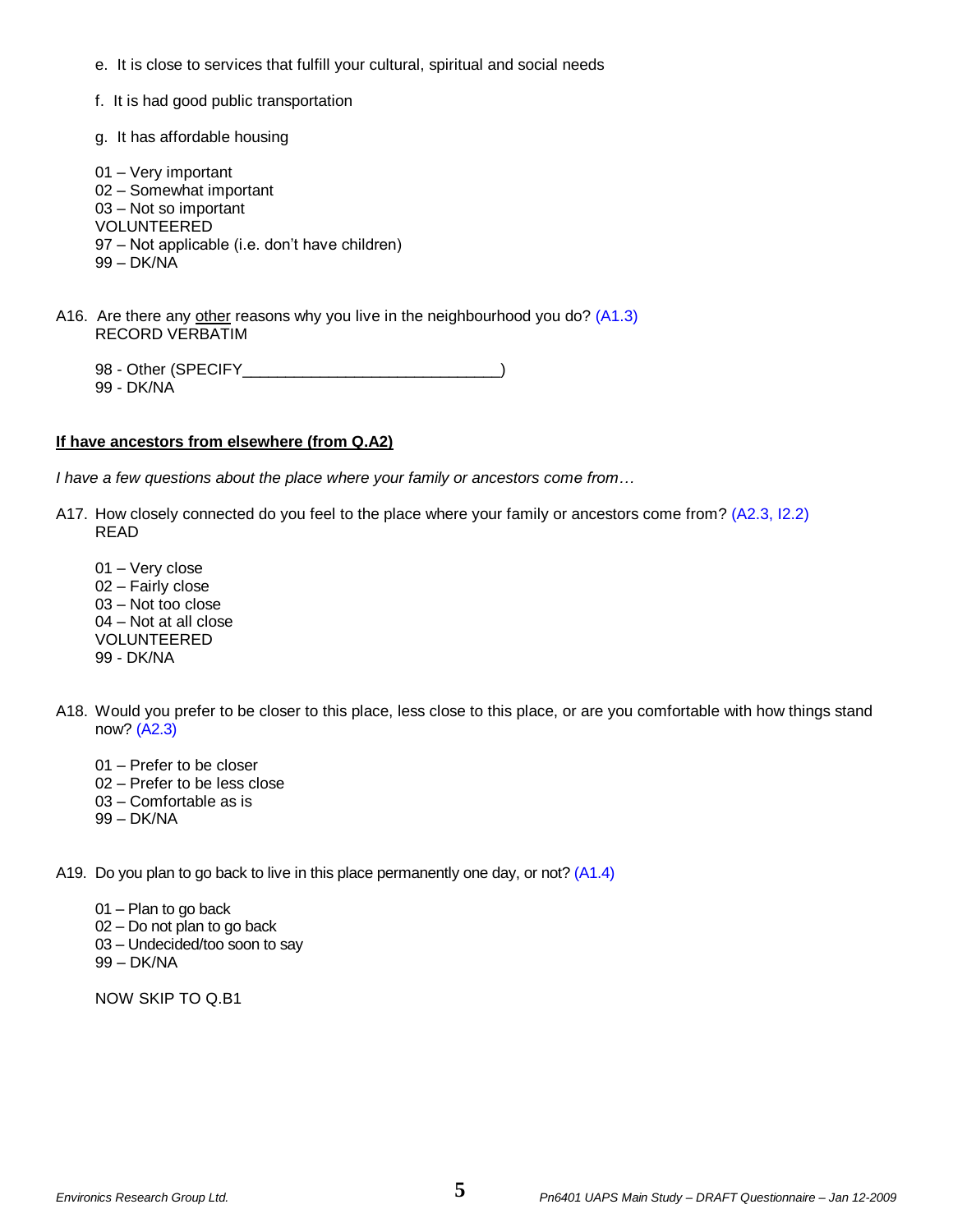### **If born/raised elsewhere (from Q.A1):**

*I have a few questions about the place where you were born or raised…*

- A20. How closely connected do you feel to the place where you were born or raised? (A2.3, I2.2) READ
	- 01 Very close 02 – Fairly close 03 – Not too close 04 – Not at all close VOLUNTEERED 99 - DK/NA
- A21. Would you prefer to be closer to this place, less close to this place, or are you comfortable with how things stand now? (A2.3)
	- 01 Prefer to be closer
	- 02 Prefer to be less close
	- 03 Comfortable as is
	- 99 DK/NA
- A22. Do you plan to go back to live in this place permanently one day, or not? (A1.4)
	- 01 Plan to go back
	- 02 Do not plan to go back
	- 03 Undecided/too soon to say
	- 99 DK/NA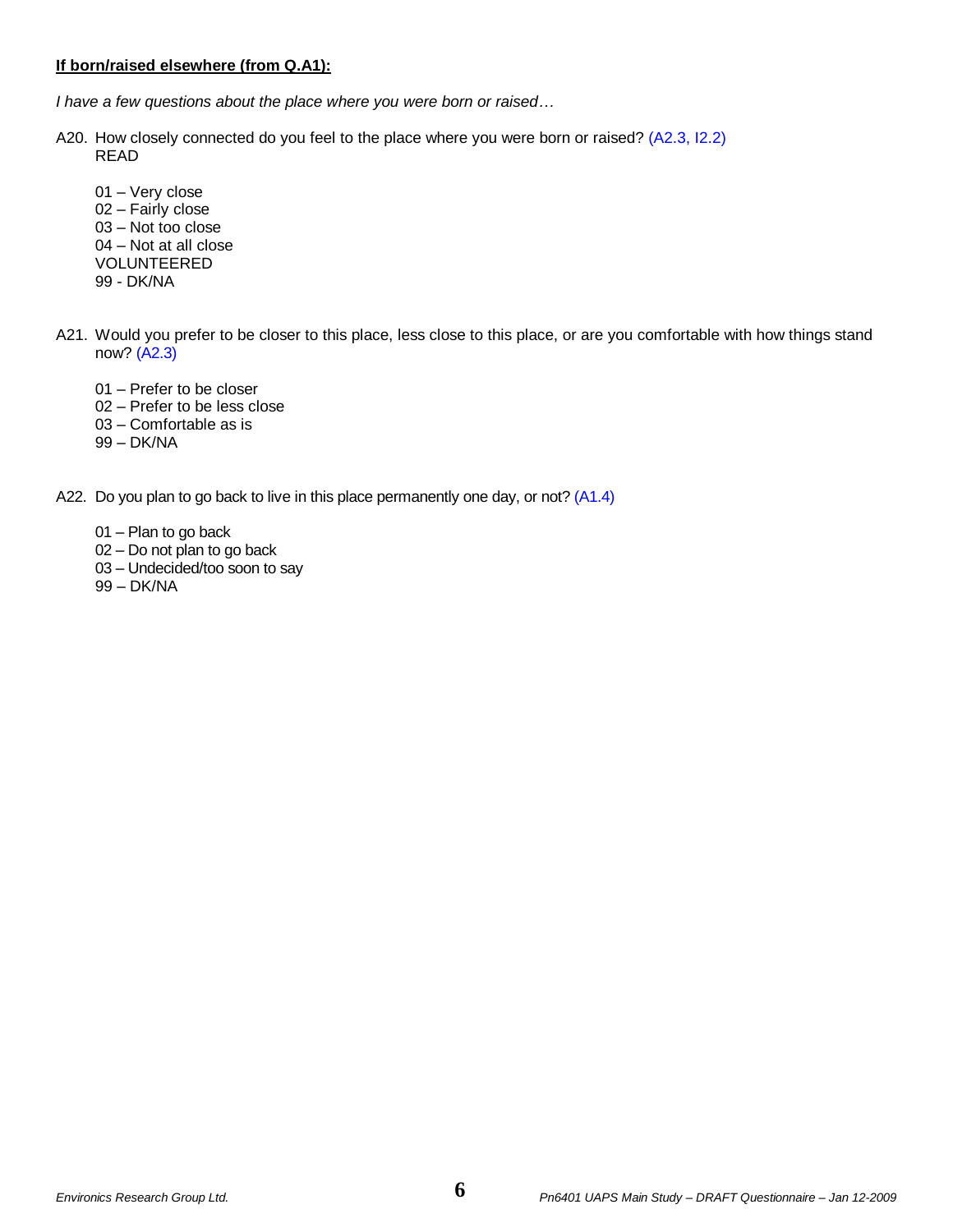# **B. Community Affiliation**

*Next I have some questions about your community…*

- B1. Who or what do consider to be part of your community? (I2.1, *E6.3*) PROBE: Anyone or anything else? DO NOT READ – CODE ALL THAT APPLY
	- 01 Family
	- 02 Friends
	- 03 People in place where born and raised/on reserve
	- 04 People with same First Nations identity (e.g. Cree, Dene, Salteaux)
	- 05 People from same cultural group as mine (First Nations, Métis, Inuit)
	- 06 People from another cultural group than mine (First Nations, Métis, Inuit)
	- 07 Aboriginal people in the city
	- 08 Aboriginal people across Canada
	- 09 Aboriginal people around the world
	- 10 Aboriginal services (Friendship Centers, Healing Centers, Counselling Centers, etc.)
	- 11 People in my neighbourhood
	- 12 People at my work/job
	- 13 People at school
	- 98 Other (SPECIFY
	- 97 None/don't have a community
	- 99 DK/NA
- B2. Do you feel that the community you belong to is…? (E1.2, I2.3, *E6.3*) READ
	- 01 Exclusively Aboriginal
	- 02 Mostly Aboriginal
	- 03 Equally Aboriginal and non-Aboriginal
	- 04 Mostly non-Aboriginal
	- 05 Exclusively non-Aboriginal
	- VOLUNTEERED
	- 97 Depends
	- 99 DK/NA
- B3. How closely connected do you feel to each of the following groups…? (I2.3) READ IN ORDER SHOWN
	- a. [ONLY IF FIRST NATIONS:] Other members of your cultural group of origin in (CITY) [IF ASKED: We mean Cree, Dene, etc.]
	- b. IF FIRST NATIONS: First Nations people in (CITY) IF METIS: Métis in (CITY) IF INUIT: Inuit in (CITY)
	- c. IF FIRST NATIONS: Métis and Inuit in (CITY) IF METIS: First Nations and Inuit in (CITY) IF INUIT: First Nations and Métis in (CITY)
	- 01 Very close
	- 02 Fairly close
	- 03 Not too close
	- 04 Not at all close VOLUNTEERED
	- 99 DK/NA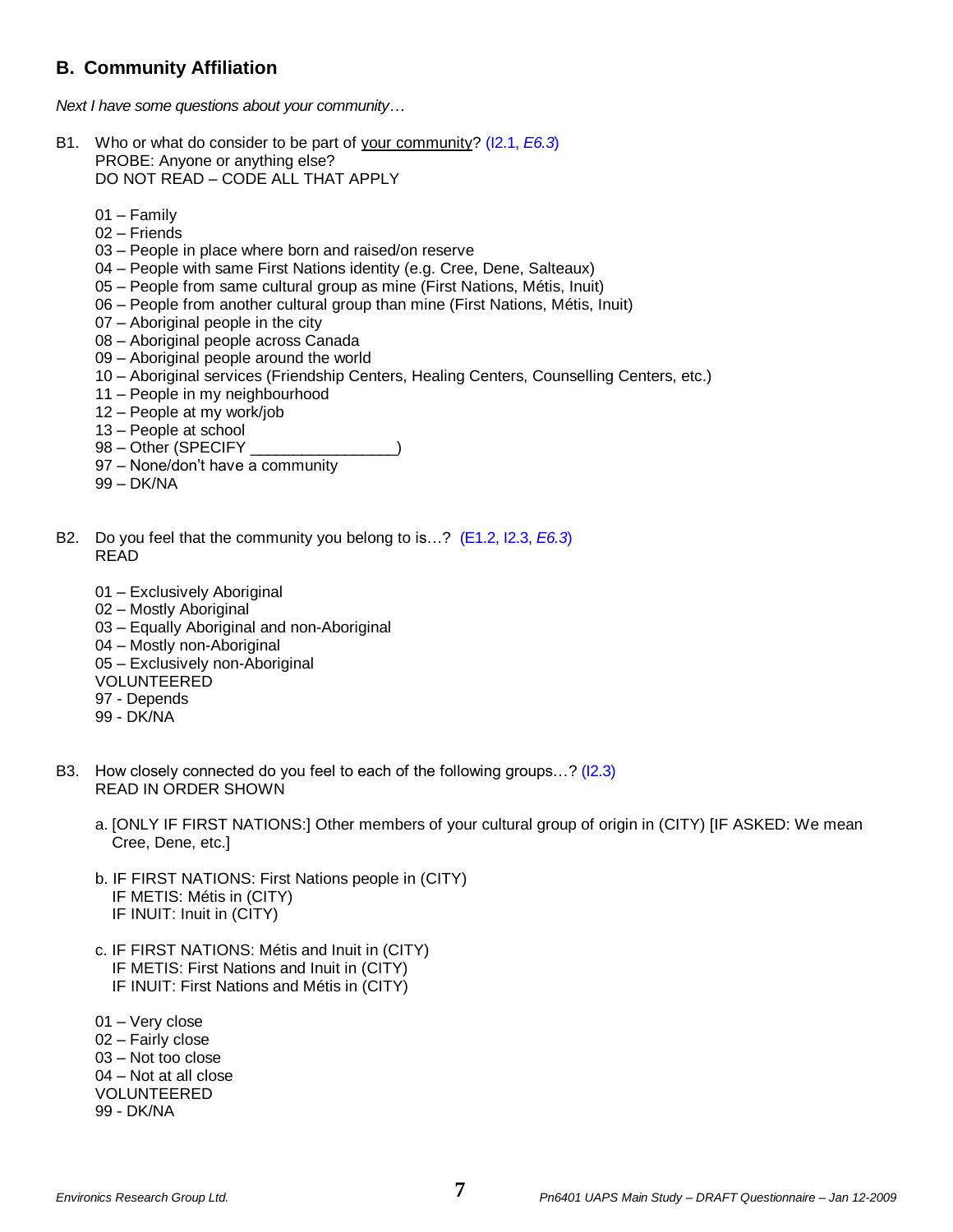B4. Do you have many, some, a few, or no close friends who are Aboriginal? (E1.2, A2.1, *E6.3*)

- 01 Many 02 – Some  $03 - A$  few 04 – None VOLUNTEERED 99 – DK/NA
- B5. To what extent do you use or rely on Aboriginal services or organizations in [CITY] ? (I2.2, *E6.3*) READ

| $01 -$ Often       |              |
|--------------------|--------------|
| 02 - Occasionally  |              |
| $03 -$ Rarely      |              |
| $04 -$ Never       | SKIP TO Q.C1 |
| <b>VOLUNTEERED</b> |              |
| 99 - DK/NA         | SKIP TO Q.C1 |

- B6. What kinds of Aboriginal services or organizations have you found to be particularly useful? (I2.2, *E6.3*) DO NOT READ - CODE ALL THAT APPLY
	- 01 Friendship Centres 02 - Counselling Centres
	-
	- 03 Healing Centres
	- 04 Housing Services

05 -

- 06 -
- 98 Other (SPECIFY \_\_\_\_\_\_\_\_\_\_\_\_\_\_\_)
- 99 DK/NA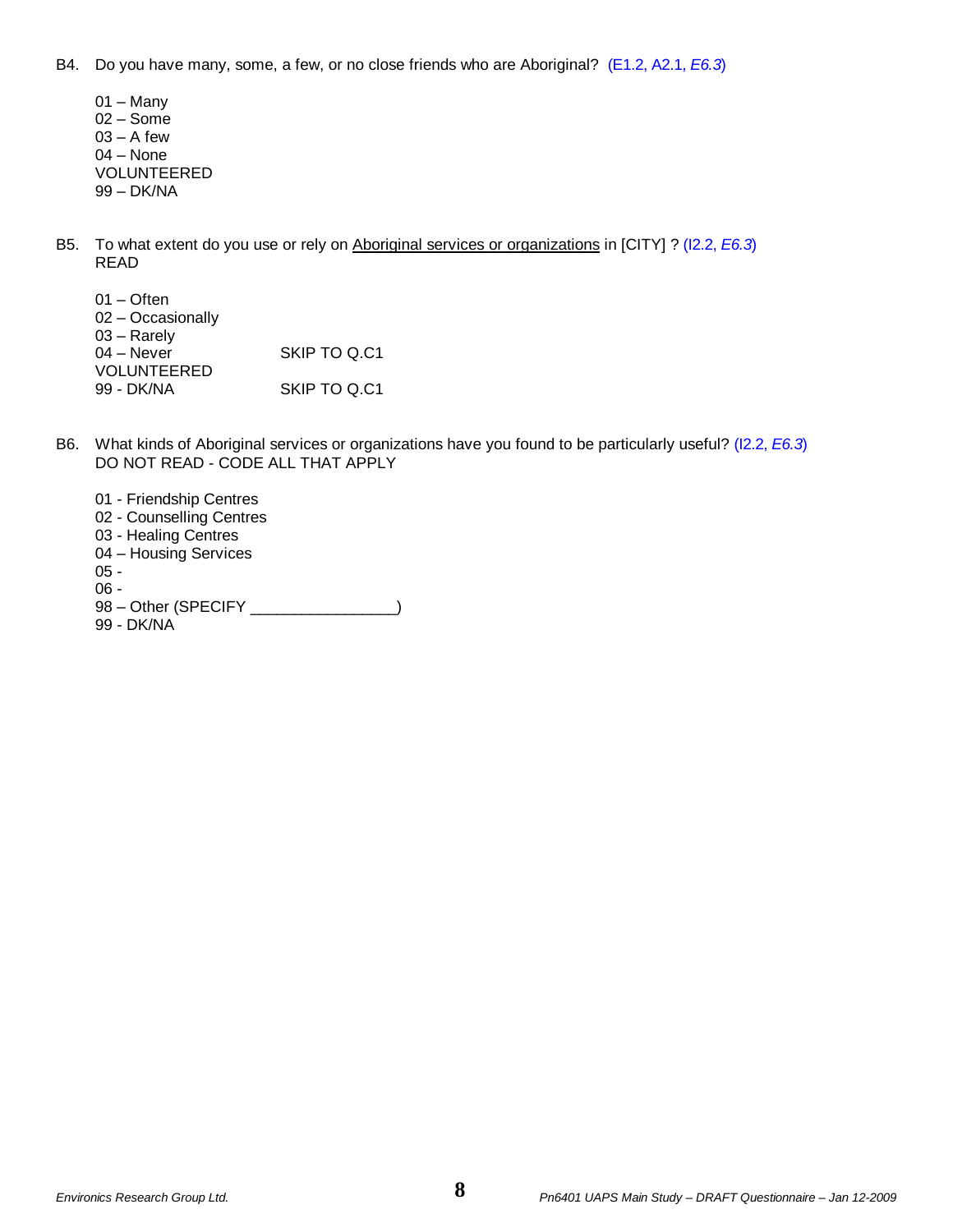# **C. Participation in non-Aboriginal community**

*Now I would like to ask some questions about your experiences with the non-Aboriginal community…*

C1. Have you ever made use of or been in contact with the following non-Aboriginal services or institutions?  $(E1.3, E1.3)$ *E6.4*)

READ AND ROTATE *Need to clarify/define each*

- a. Elementary or secondary schools
- b. Social assistance
- c. Child welfare system
- d. Health care system
- e. Social housing
- f. Banks
- g. Mainstream justice system
- 01 Yes
- 02 No
- 99 DK/NA
- C2. FOR EACH YES AT Q.C1: Was your experience with [SERVICE] generally positive or generally negative? (E1.3, *E6.4*) READ IN SAME ORDER AS Q.C1
	- a. Elementary or secondary schools
	- b. Social assistance
	- c. Child welfare system
	- d. Health care system
	- e. Social housing

f. Banks

- g. Mainstream justice system
- 01 Generally positive
- 02 Generally negative
- 99 DK/NA

## RANDOMLY CHOOSE ONE NEGATIVE EXPERIENCE AT Q.C2

C3. And in what way was your experience with [SERVICE] negative? (E1.3, *E6.4*) RECORD VERBATIM

98 - Other (SPECIFY\_\_\_\_\_\_\_\_\_\_\_\_\_\_\_\_\_\_\_\_\_\_\_\_\_\_\_\_\_\_\_\_\_) 99 - DK/NA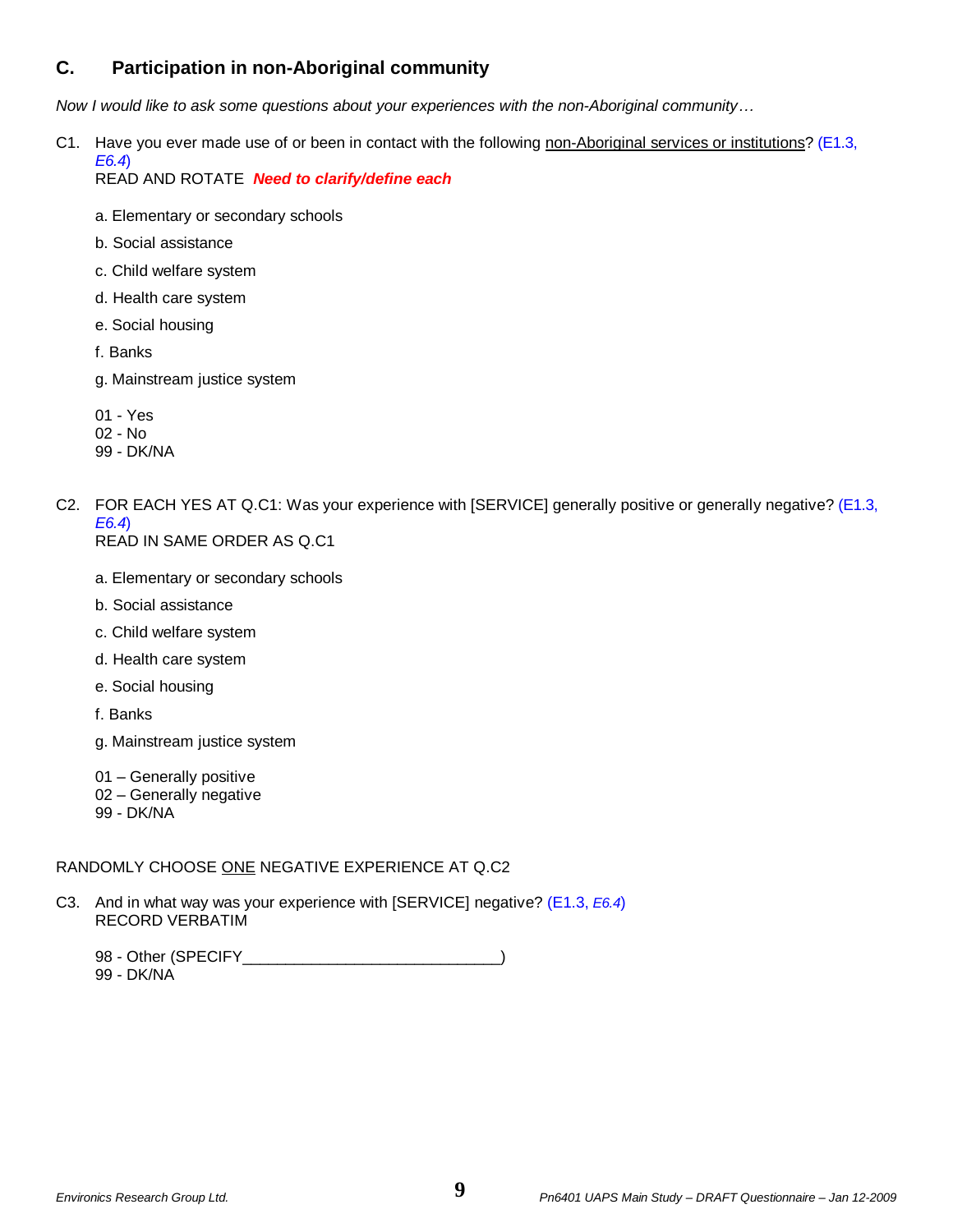C4. Do you have many, some, a few, or no close friends who are non-Aboriginal? (E1.2, A2.1, *E6.4*)

01 – Many SKIP TO Q.C6 02 – Some  $03 - A$  few 04 – None VOLUNTEERED 99 – DK/NA

C5. Do you have any interest in having more non-Aboriginal friends? (A2.1)

- 01 Yes 02 – No 99 – DK/NA
- C6. In what ways, if any, do you think non-Aboriginal people are different from Aboriginal people? (E1.1) RECORD VERBATIM

98 – Other (SPECIFY \_\_\_\_\_\_\_\_\_\_\_\_\_\_\_\_) 99 – DK/NA

- C7. Do you think non-Aboriginal people's impression of Aboriginal people is generally positive or negative? (I3.3)
	- 01 Generally positive 02 - Generally negative VOLUNTEERED 03 - Neither positive/negative 99 - DK/NA
- C8. Over the past few years, do you think that non-Aboriginal people's impression of Aboriginal people has gotten better or worse, or stayed the same?
	- 01 Better
	- 02 Worse
	- 03 Stayed the same
	- 99 DK/NA
- C9. What do you believe are the most common stereotypes that non-Aboriginal people hold about Aboriginal people? (I3.3) RECORD VERBATIM

98 – Other (SPECIFY \_\_\_\_\_\_\_\_\_\_\_\_\_\_\_\_) 99 – DK/NA

C11. In what ways, if any, has your experience with non-Aboriginal people shaped your life and who you are today? (E1.5) RECORD VERBATIM

98 – Other (SPECIFY \_\_\_\_\_\_\_\_\_\_\_\_\_\_\_\_\_\_\_) 99 – DK/NA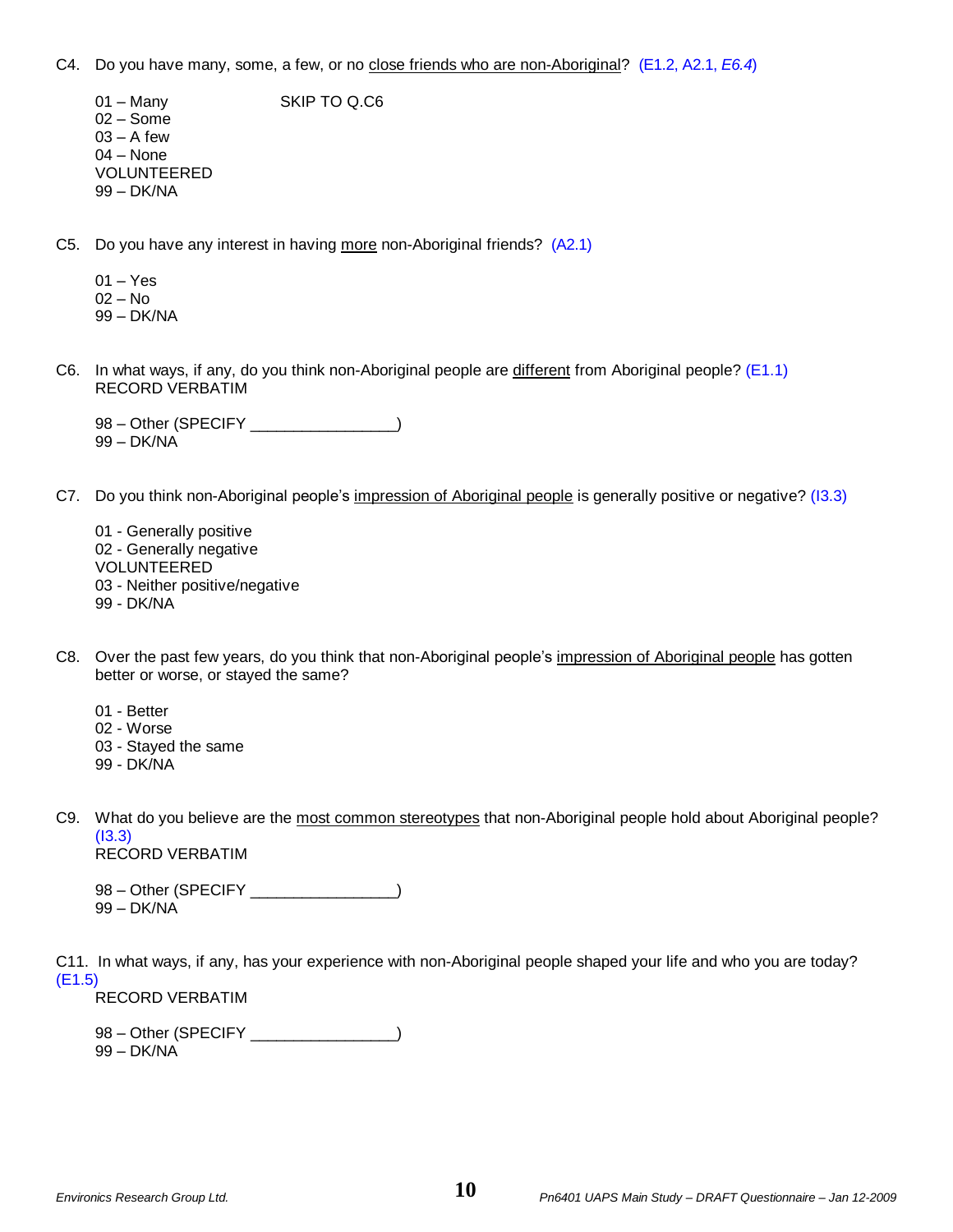- C12. How much influence do you feel you have on decisions made by organizations such as governments, schools or police that may affect you? Do you feel you have...?  $(E4.2)$ READ
	- 01 Significant influence 02 – Some influence 03 – Only a little influence 04 – No influence at all VOLUNTEERED 99 - DK/NA
- C13. And how much influence do you feel you have on these types of decisions compared to non-Aboriginal people of your age? Do you feel you have much more, somewhat more, about the same, somewhat less or much less influence? (E4.2)
	- 01 Much more 02 – Somewhat more 03 – About the same 04 – Somewhat less 05 – Much less VOLUNTEERED 99 - DK/NA
- C14. Please tell me if you strongly agree, somewhat agree, somewhat disagree or strongly disagree which each of the following statements. (E1.5) READ AND ROTATE
	- a. I think that others behave in an unfair or negative way towards Aboriginal people.
	- b. I don't feel accepted by non-Aboriginal people.
	- c. I have been teased or insulted because of my Aboriginal background.
	- 01 Strongly agree
	- 02 Somewhat agree
	- 03 Somewhat disagree
	- 04 Strongly disagree
	- 99 DK/NA

*The next two questions may be personal. I can skip them if you prefer.*

C15. Were you, or any member of your family, ever a student at a federal residential school? (E1.4)

| 01 – Yes. self          |              |
|-------------------------|--------------|
| 02 - Yes, family member |              |
| 02 – No. neither        | SKIP TO Q.D1 |
| 98 – REFUSED            | SKIP TO Q.D1 |
| 99 – DK/NA              | SKIP TO Q.D1 |
|                         |              |

C16. To what extent has [this experience/the experience of your family member] shaped your life and who you are today? Has it had  $a...?$  (E1.4)

01 – Significant impact 02 – Some impact 03 – Only a little impact 04 – No impact at all VOLUNTEERED 99 – DK/NA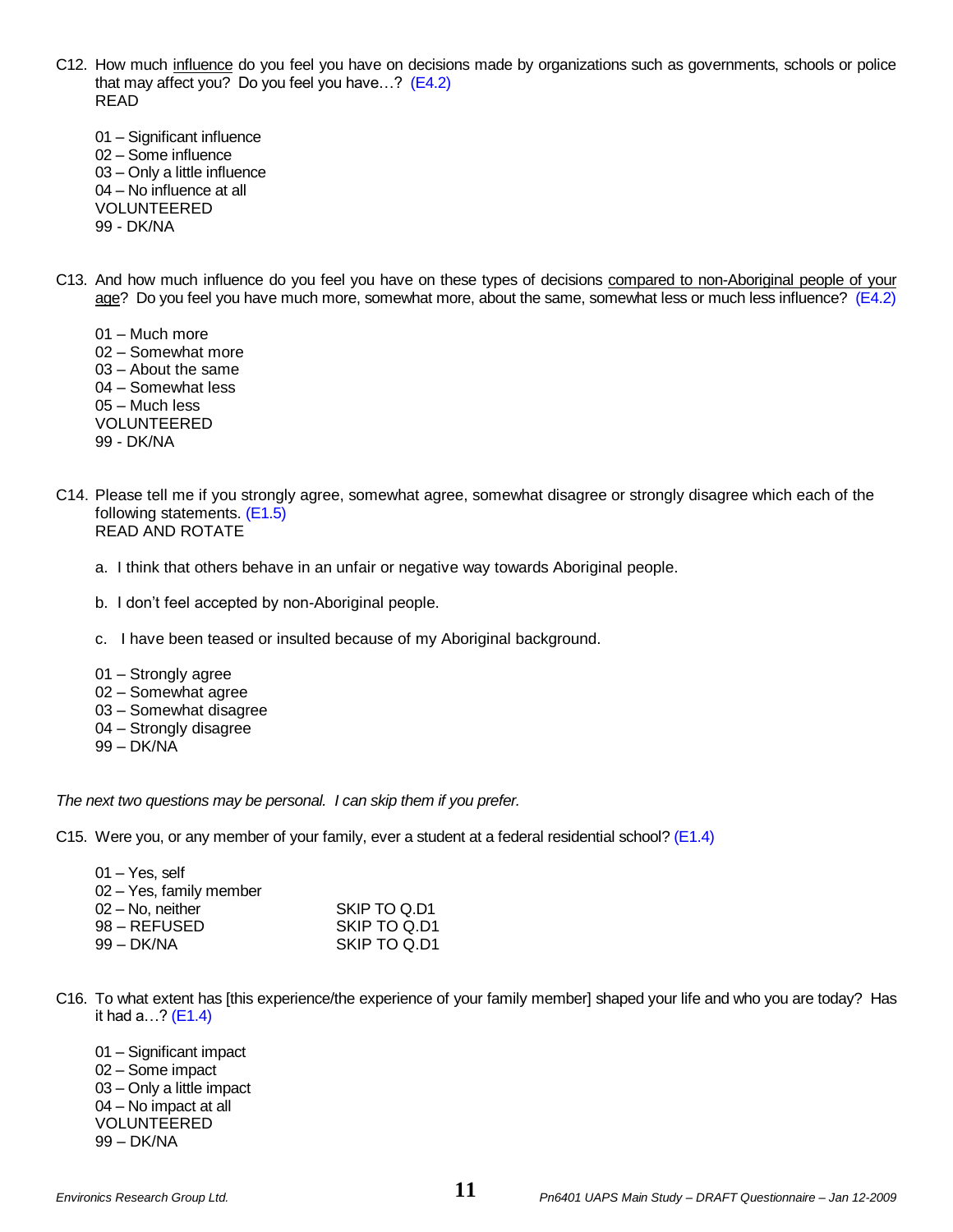## C17. RECORD NATURE OF EXPERIENCE/IMPACT ONLY IF VOLUNTEERED - DO NOT ASK (E1.4)

98 – Other (SPECIFY \_\_\_\_\_\_\_\_\_\_\_\_\_\_\_)

99 – DK/NA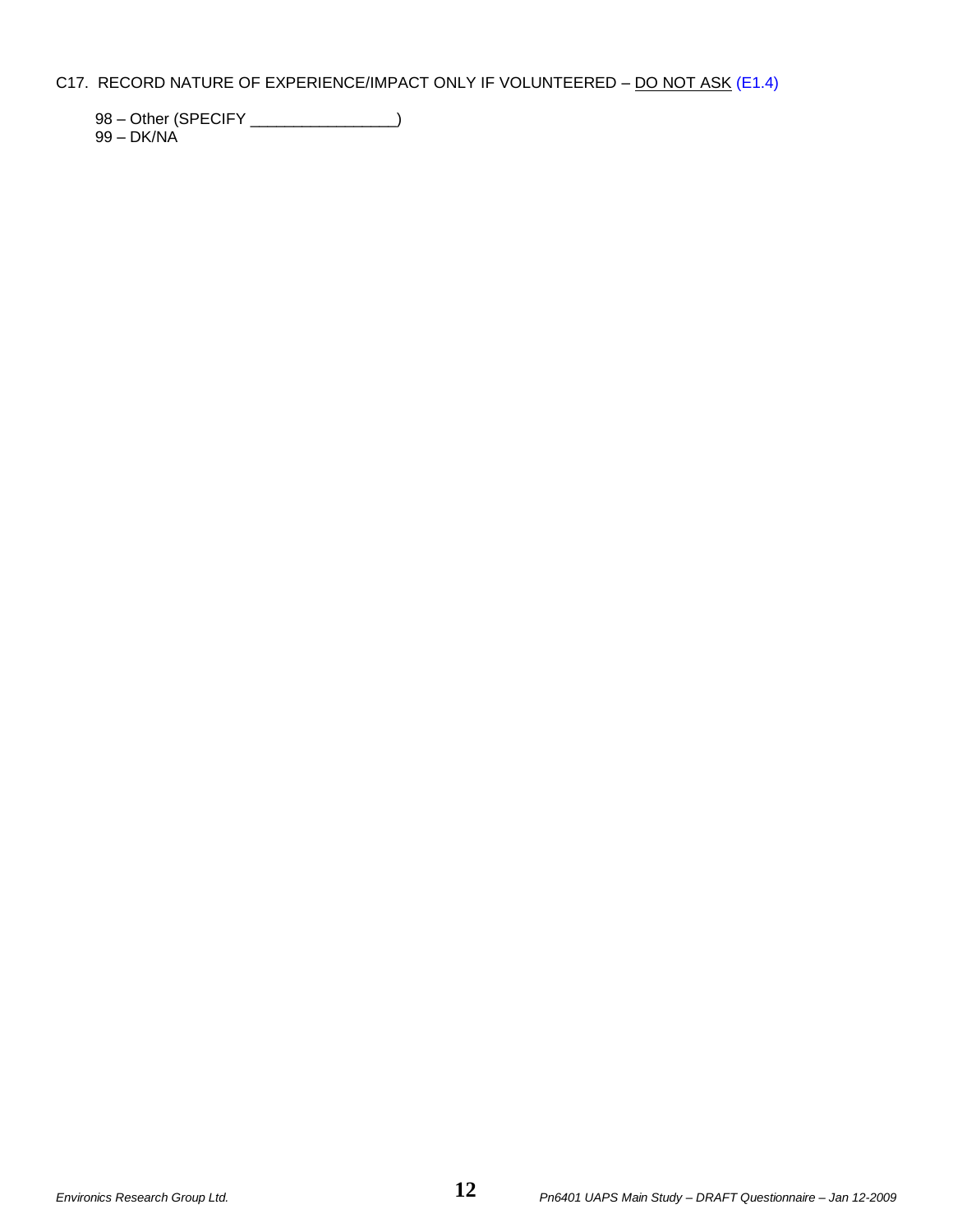# **D. Political/civic engagement**

*The next few questions are about Aboriginal politics. There are many native political organizations that represent the interests of Aboriginal people, including national councils, native bands, tribal councils, Métis locals and community organizations.*

D1. How much attention do you generally pay to what is happening in Aboriginal politics? Would you say you pay…? (E4.1) READ

*May need a better definition of "Aboriginal politics"?*

01 – A great deal of attention 02 – Some attention 03 – Only a little attention 04 – None at all VOLUNTEERED 99 – DK/NA

- D2. Do you belong to any native organizations?
	- 01 Yes
	- 02 No
	- 99 DK/NA
- D3. How often do you attend meetings of any native organizations? READ
	- 01 Often 02 – Occasionally 03 – Rarely 04 – Never VOLUNTEERED
	- 99 DK/NA
- D4. How often do you vote in elections held by native organizations? READ
	- 01 Often 02 – Occasionally 03 – Rarely 04 – Never VOLUNTEERED 99 - DK/NA
- D5. Are there any other ways in which you have been involved in Aboriginal politics? (E4.1) RECORD VERBATIM

98 – Other (SPECIFY \_\_\_\_\_\_\_\_\_\_\_\_\_\_\_\_) 97 – No, never 99 – DK/NA

IF NO/RARELY/NEVER/DK/NA AT ALL Q.D2-D5, ASK:

D6. What are the main reasons why you have not gotten more involved in Aboriginal politics? (E4.1) RECORD VERBATIM

98 – Other (SPECIFY \_\_\_\_\_\_\_\_\_\_\_\_\_\_\_\_) 99 – DK/NA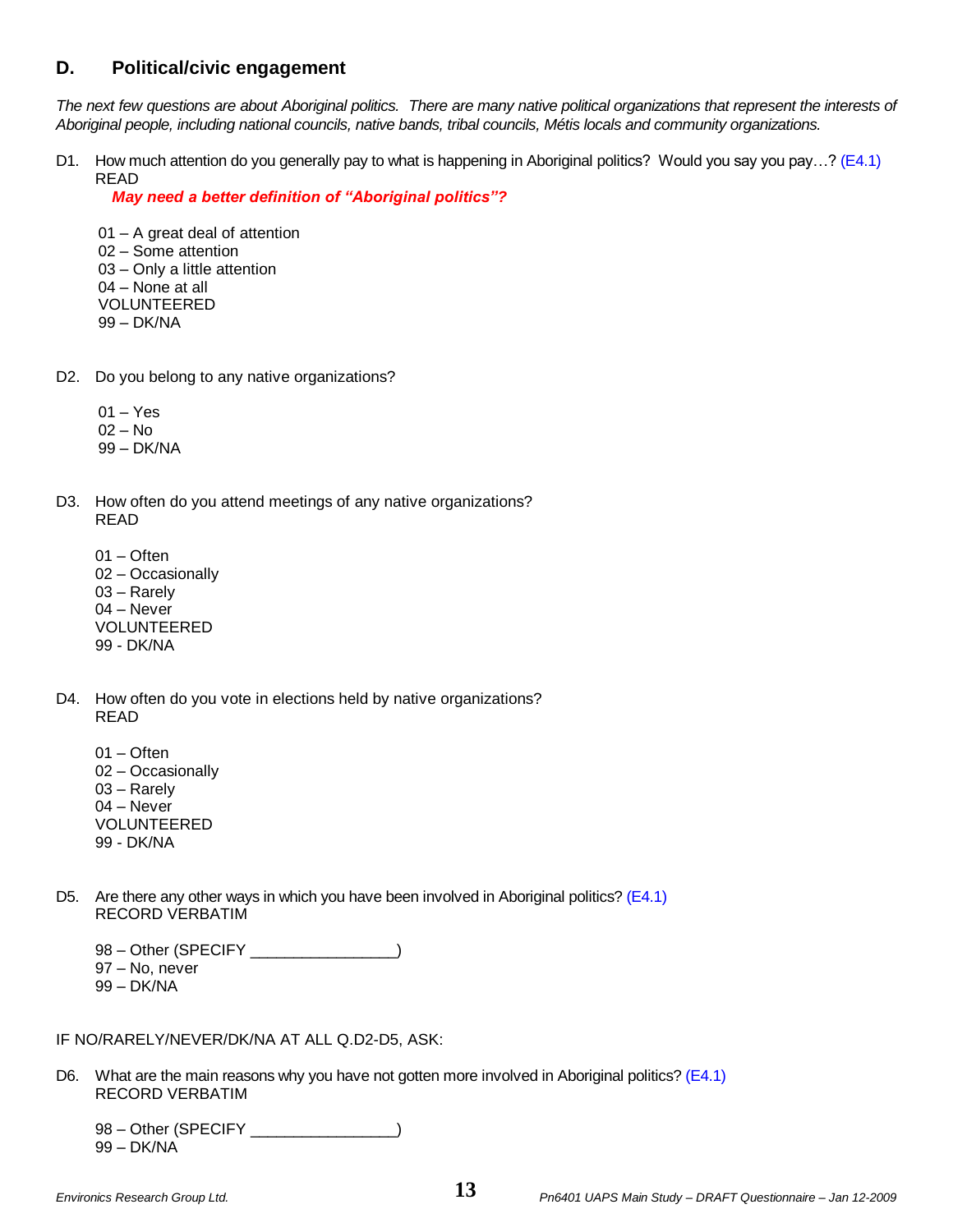- D7. How well do you think the current native organizations represent your interests? (E4.3) READ
	- 01 Very well 02 – Somewhat well 03 – Not very well 04 – Not at all well VOLUNTEERED 99 – DK/NA

*Turning now to Canadian politics…*

- D8. How much attention do you generally pay to what is happening in Canadian politics, at either the federal, provincial or municipal level? (E4.1) READ
	- 01 A great deal of attention 02 – Some attention 03 – Only a little attention 04 – None at all VOLUNTEERED 99 – DK/NA
- D9. Do you belong to any Canadian political parties?
	- 01 Yes 02 – No
	- 99 DK/NA
- D10. How often do you attend meetings of any Canadian political parties? READ
	- 01 Often 02 – Occasionally 03 – Rarely 04 – Never VOLUNTEERED 99 - DK/NA
- D11. How often do you vote in Canadian elections at either the federal, provincial or municipal level? READ
	- 01 Always or often 02 – Occasionally 03 – Rarely 04 – Never VOLUNTEERED 99 - DK/NA
- D12. Are there any other ways in which you have been involved in Canadian politics? (E4.1) RECORD VERBATIM

98 – Other (SPECIFY \_\_\_\_\_\_\_\_\_\_\_\_\_\_\_\_) 97 – No, never

99 – DK/NA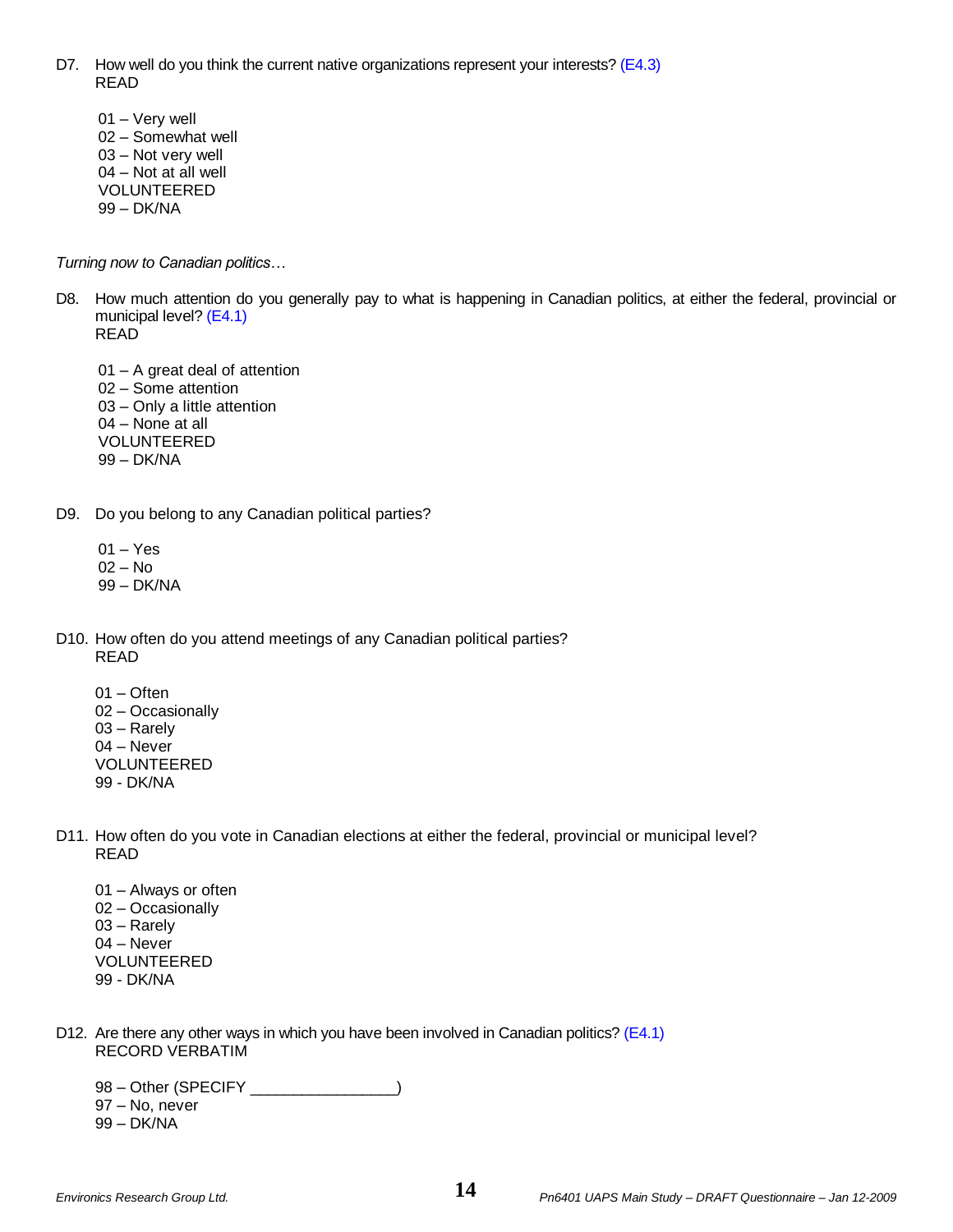D13. What are the main reasons why you have not gotten more involved in Aboriginal politics? (E4.1) RECORD VERBATIM

98 – Other (SPECIFY \_\_\_\_\_\_\_\_\_\_\_\_\_\_) 99 – DK/NA

- D14. Among native and Canadian political organizations or parties, is there one that you feel best represents your interests as an Aboriginal person? (E4.3) DO NOT READ – CODE ONE ONLY
	- 01 Assembly of First Nations
	- 02 Métis National Council
	- 03 Inuit Tapiriit Kanatami
	- 04 Native Women's Association of Canada
	- 05 Congress of Aboriginal Peoples
	- 06 National Association of Friendship Centres
	- 07 Liberal Party
	- 08 Conservative Party
	- 98 Other (SPECIFY \_\_\_\_\_\_\_\_\_\_\_\_\_\_)
	- 97 None of them
	- 99 DK/NA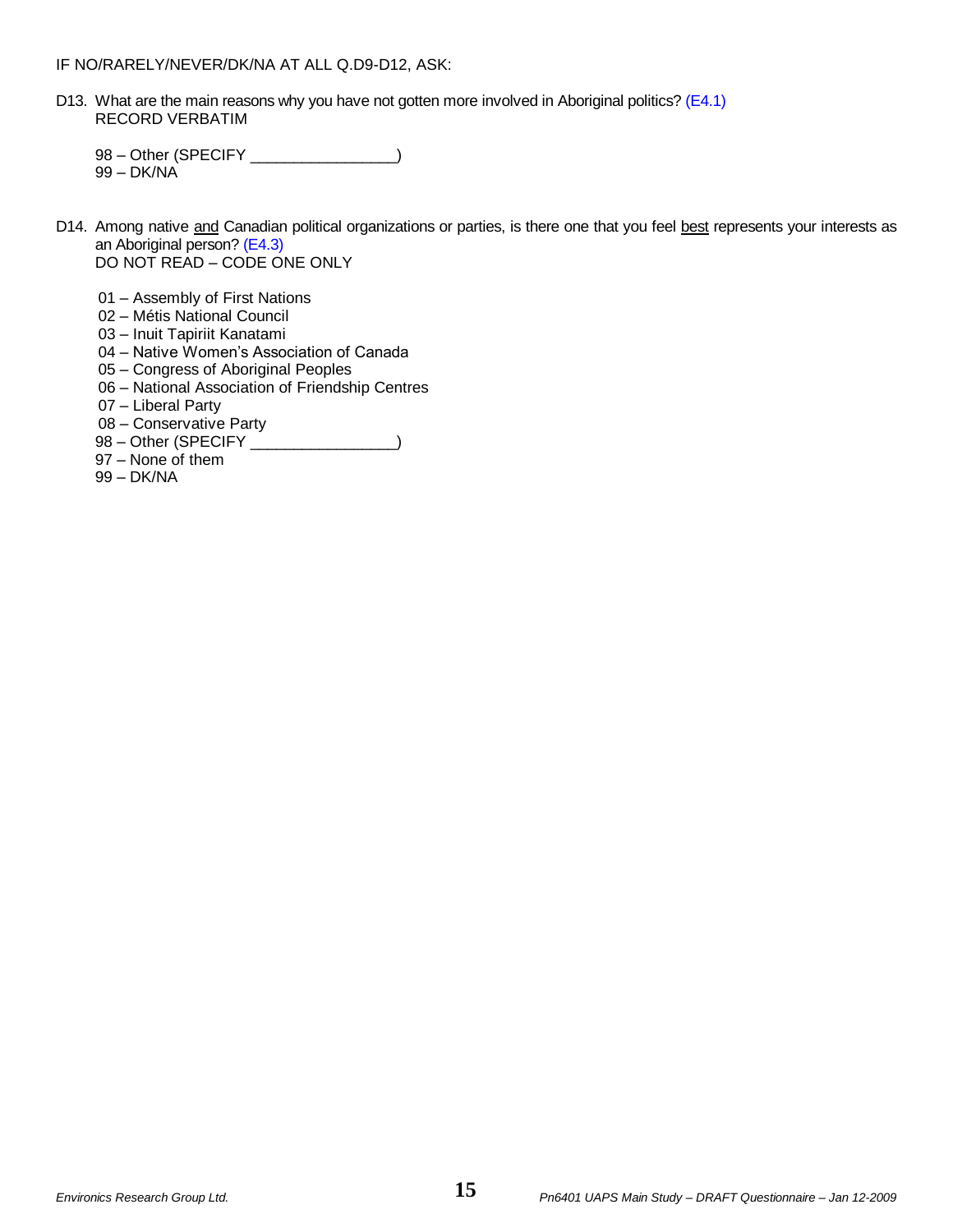# **E. Justice**

IF YES AT Q.C1, CONTINUE. OTHERWISE SKIP TO Q.E10.

*You mentioned earlier that you have had experience with the justice system. The next few questions are about this experience. Your responses will remain confidential. If you are uncomfortable with any of the questions just let me know and we can move on.*

E1. Has anything happened to you or anyone else you know in the past three years that may have been a crime? By crime, I mean vandalism, theft, fraud, break and enter, assault and sexual assault as well as other crimes. [*V5.4*]

| $01 - Yes$                                             |              |
|--------------------------------------------------------|--------------|
| $02 - No$                                              | SKIP TO Q.E5 |
| <b>VOLUNTEERED</b>                                     |              |
| $03 - Do$ not wish to answer questions about the crime | SKIP TO Q.E5 |
| 99 - DK/NA                                             | SKIP TO Q.E5 |

E2. (IF YES AT Q.E1) Did this happen to you, to a family member, to a friend or to someone else you know? [*V5.4*] IF RESPONDENT INDICATES MORE THAN ONE INCIDENT IN PAST THREE YEARS, ASK ABOUT THE MOST RECENT ONE

01 – Self 02 – Family member 03 – Friend 04 – Someone else VOLUNTEERED 05 – Do not wish to answer questions about the crime SKIP TO Q.E5 99 - DK/NA

E3. (IF YES AT Q.E1) What happened? [*V5.4*] DO NOT READ – CODE ALL THAT APPLY. CLARIFY IF NECESSARY

01 – Vandalism (something was damaged)

- 02 Theft of household property/attempt
- 03 Theft of personal property/attempt (money/other personal property taken or attempt made)
- 04 Break and enter/attempt (illegal entry or attempted illegal entry to residence or other building on your property)
- 05 Motor vehicle theft/attempt (theft or attempted theft of motor vehicle or parts)
- 06 Fraud

07 – Assault (face-to-face threat or assault with or without weapon, but neither theft nor attempted theft of property)

08 – Stalking (being subject of persistent and unwanted attention that caused you to fear for your safety or safety of someone known to you)

09 – Robbery/attempted robbery (theft with face-to-face threat, assault or weapon. If no threat, assault or weapon, classify elsewhere)

10 – Sexual assault (unwanted sexual touching, fondling, rape and attempted rape)

98 - Other [SPECIFY\_\_\_\_\_\_\_\_\_\_\_\_\_\_\_\_\_\_]

97 – Do not wish to answer questions about the crime SKIP TO Q.E5 99 – DK/NA

E4. (IF YES AT Q.E1) Was this incident reported to the police, or did the police find out about this incident? [*V5.4*]

- 01 Yes
- 02 No
- 03 Do not wish to answer questions about the crime
- 99 DK/NA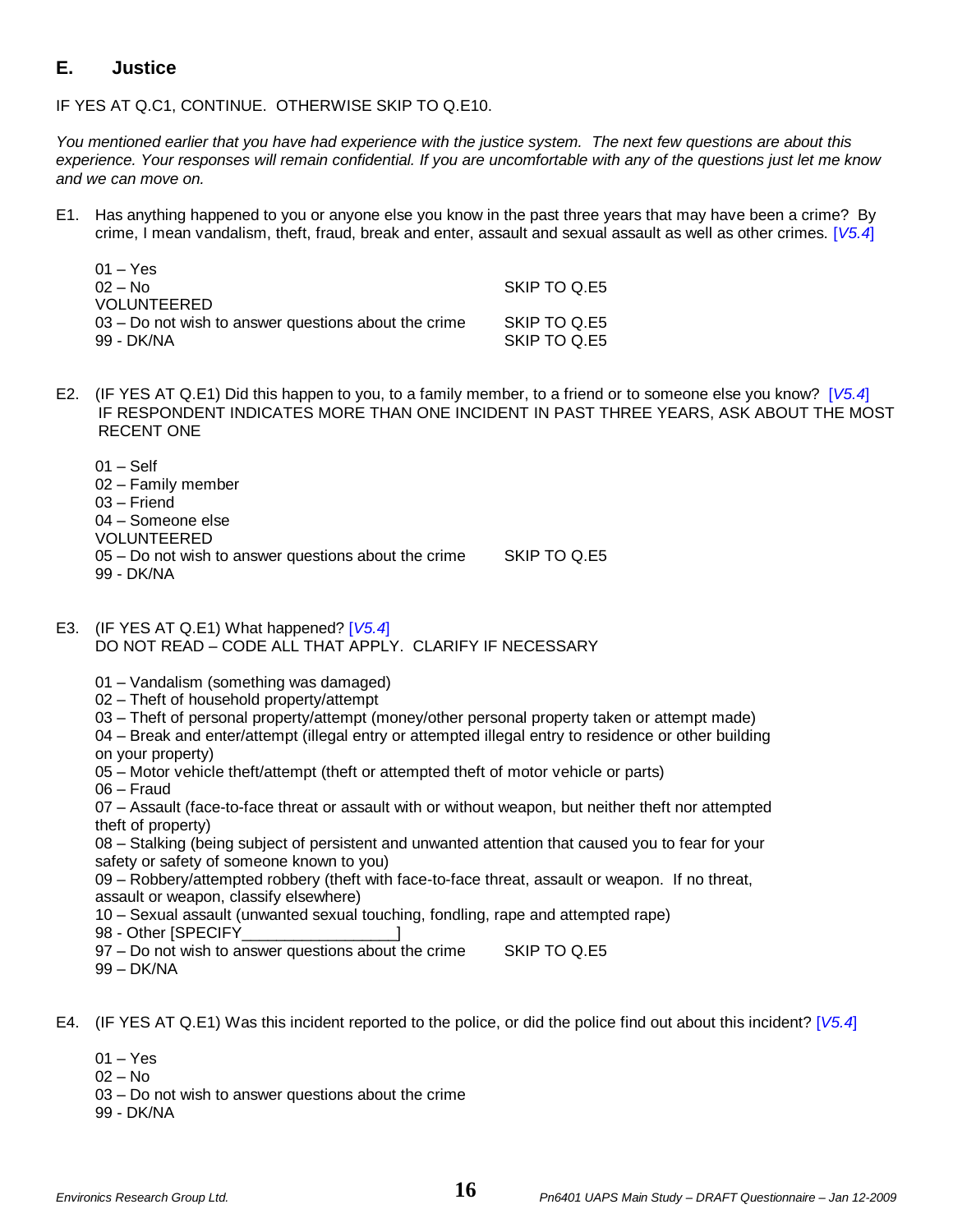*Switching topics slightly…*

E5. At any time in the past three years, were you detained or arrested by the police? [*V5.4*]

| 01 – Yes                                                      |               |
|---------------------------------------------------------------|---------------|
| 02 – No                                                       | SKIP TO Q.E10 |
| VOLUNTEERED                                                   |               |
| 03 – Do not wish to answer questions about arrests/detention_ | SKIP TO Q.E10 |
| 99 – DK/NA                                                    | SKIP TO Q.E10 |

E6. When you were detained or arrested, did the police charge you? [*V5.4*] IF RESPONDENT INDICATES THEY WERE ARRESTED OR DETAINED MORE THAN ONCE IN PAST THREE YEARS, ASK ABOUT THE MOST RECENT ARREST/DETENTION

| $01 - Yes$<br>$02 - N_0$                                                     | SKIP TO Q.E10                  |
|------------------------------------------------------------------------------|--------------------------------|
| <b>VOLUNTEERED</b>                                                           |                                |
| 03 – Do not wish to answer questions about arrests/detention<br>$99 - DK/NA$ | SKIP TO Q.E10<br>SKIP TO Q.E10 |

- E7. What was the outcome of the charges? [*V5.4*] CODE ONLY ONE
	- 01 Was cleared of the charges 02 – Was found guilty at the trial 03 – Was found not guilty at the trial 04 – Has not been settled/still on-going VOLUNTEERED 98 - Other [SPECIFY\_\_\_\_\_\_\_\_\_\_\_\_\_\_\_\_\_\_] 99 – DK/NA/REFUSED
- E8. Thinking now about your experiences with the justice system overall, do you think you were generally treated fairly or unfairly? [*V5.4*]
	- 01 Fairly **SKIP TO Q.E10**
	- 02 Unfairly
	- 99 DK/NA SKIP TO Q.E10
- E9. To what extent do you think you were treated unfairly because you are an Aboriginal person? [*V5.4*]
	- 01 Definitely
	- 02 Likely
	- 03 Unlikely
	- 04 Definitely not
	- 99 DK/NA

## **ASK ALL**

[IF NOT ASKED Q.E1: *The next few questions are about the justice system*].

E10. In your opinion, how important are the following Aboriginal concepts of justice…? [*V5.1*] READ AND ROTATE

a. TO BE ADDED

b.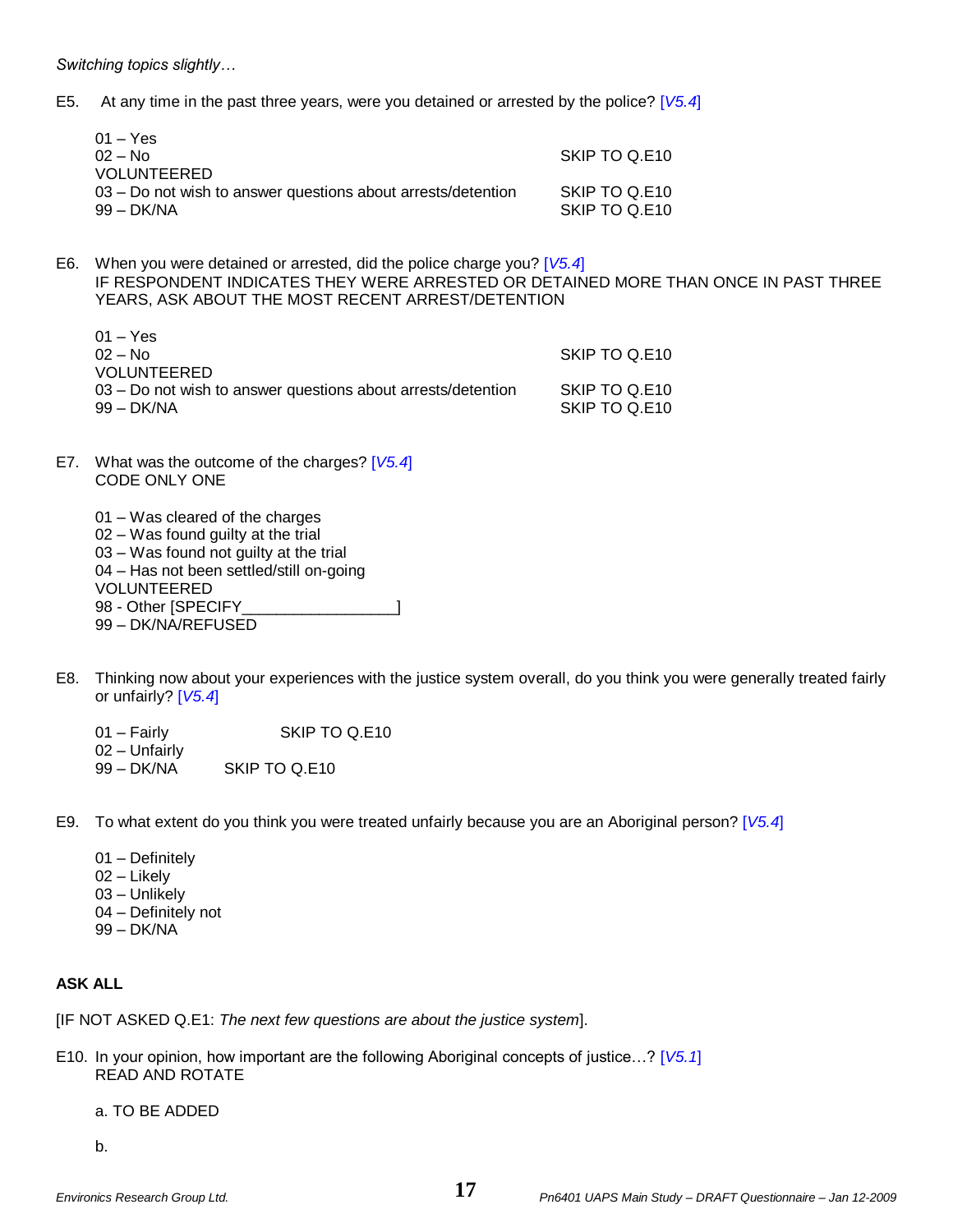c.

- 01 Very important
- 02 Somewhat important
- 03 Not so important
- 99 DK/NA
- E11. And how important is it that the following Aboriginal services exist in addition to mainstream ones…? [*V5.2* READ AND ROTATE
	- a. Aboriginal police
	- b. Sentencing circles/healing circles
	- c. TO BE ADDED
	- 01 Very important
	- 02 Somewhat important
	- 03 Not so important
	- 99 DK/NA
- E12. And how important is it to you that society addresses each of the following problems…? [*V5.3*] READ AND ROTATE
	- a. Homelessness
	- b. Poverty
	- c. Discrimination on the basis of race, gender or religion
	- d. TO BE ADDED
	- 01 Very important
	- 02 Somewhat important
	- 03 Not so important
	- 99 DK/NA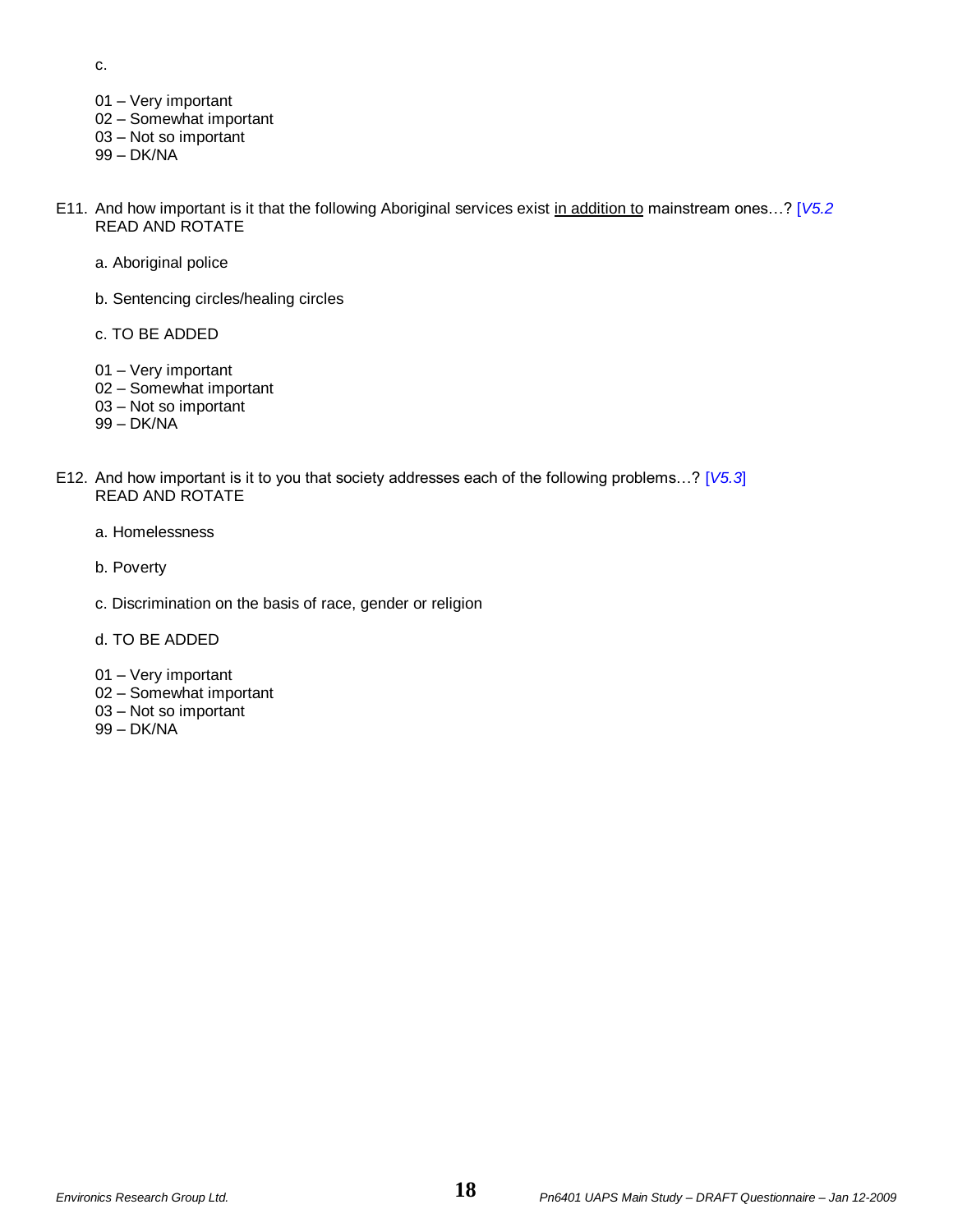# **F. Education**

*The next several questions are about education…*

## FC Tracking

- F1. What is the highest level of education that you have completed? (demo) DO NOT READ – CODE ONE ONLY
	- 01 Some elementary (Grades 1-6)
	- 02 Completed elementary (Grades 7 or 8)
	- 03 Some high school (Grades 9-11)
	- 04 Completed high school (Grades 12 or 13 or OAC)
	- 05 Community college/vocational/trade school (or CEGEP)
	- 06 Some university (no degree)
	- 07 Completed university (Bachelor's Degree)
	- 08 Post-graduate university/professional school (Master's Degree, Ph.D., etc.)
	- 99 DK/NA
- F2. Are you currently in school, either full-time or part-time? (demo)

| 01 – Full-time student | SKIP TO Q.F11 |
|------------------------|---------------|
| 02 – Part-time student | SKIP TO Q.F11 |
| 03 – Not in school     |               |
| 99 – DK/NA             |               |

- F3. Do you plan to go further in your education, or not? (A3.2)
	- 01 Yes, plan to go further SKIP TO Q.F11 02 – No 99 – DK/NA

## **If already have a post-secondary education (Q.F1 codes 5-8) and not in school (Q.F2 codes 3-99) nor planning to continue (Q.F3 codes 2-99):**

- F4. What are the main reasons why you decided to get a (college/university) education? (A3.2) RECORD VERBATIM
	- 98 Other (SPECIFY \_\_\_\_\_\_\_\_\_\_\_\_\_\_\_\_) 99 – DK/NA
- F5. How important were your family's expectations in your decision to get a (college/university) education? Were their expectations...? (A3.2) READ
	- 01 The main reason 02 – An important reason, but not the main one 03 – Not particularly important VOLUNTEERED 99 – DK/NA
- F6. What obstacles, if any, did you face in getting your education? (E3.2) RECORD VERBATIM

98 – Other (SPECIFY \_\_\_\_\_\_\_\_\_\_\_\_\_\_\_\_\_) 99 – DK/NA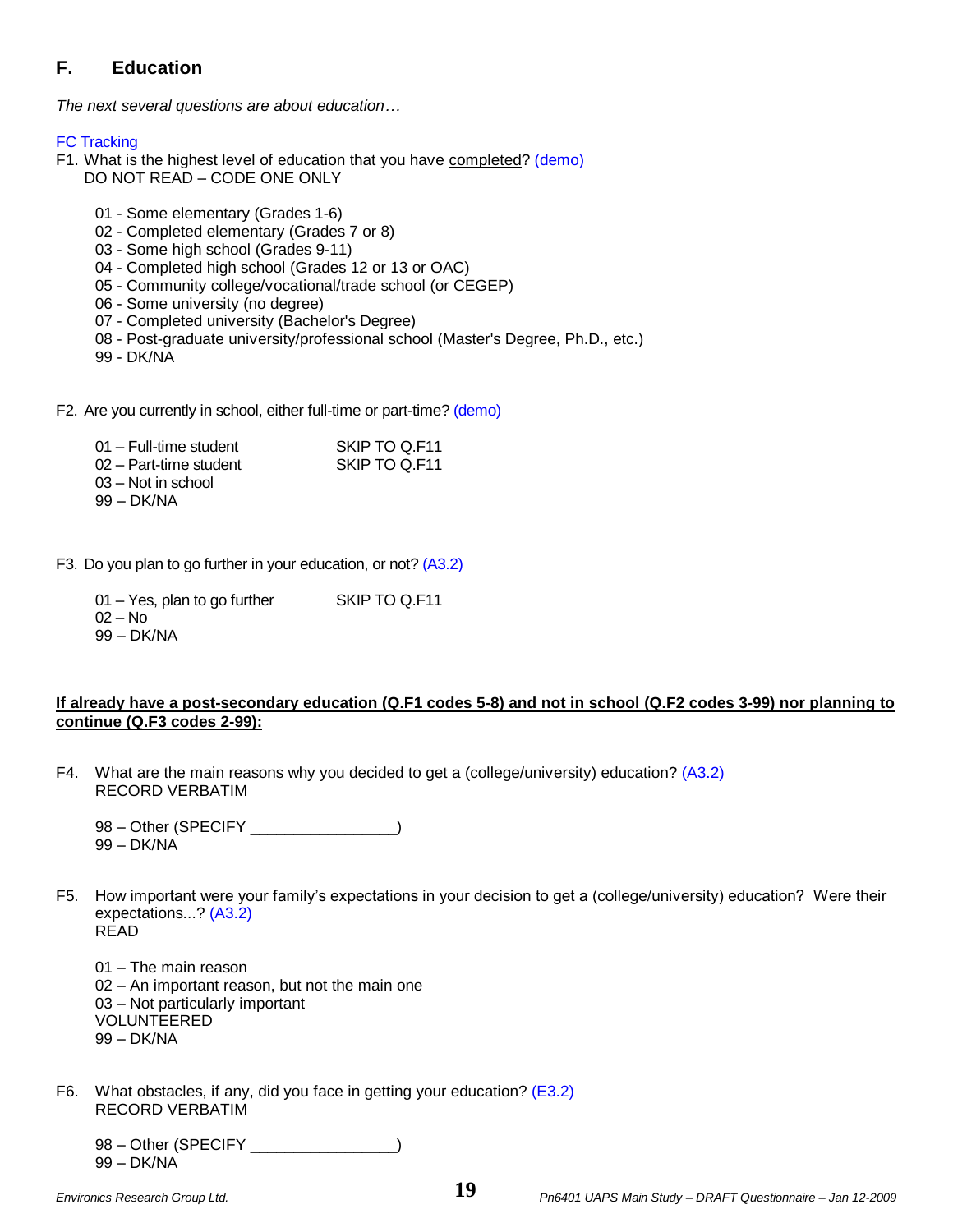F7. Was there anything or anyone that really made a difference in helping you get your education? (E3.2, E3.3) RECORD UP TO 3 MENTIONS

| FIRST MENTION  |  |
|----------------|--|
| SECOND MENTION |  |
| THIRD MENTION  |  |

99 – DK/NA

F8. FOR EACH MENTION AT Q.F7: How did that person / it help you? (E3.2, E3.3) RECORD VERBATIM

| <b>FIRST MENTION</b>  |  |
|-----------------------|--|
| <b>SECOND MENTION</b> |  |
| <b>THIRD MENTION</b>  |  |

99 – DK/NA

F9. Is there any type of support or help that you would have liked to have had, that would have made it easier for you to achieve your educational goals? (E3.2) RECORD VERBATIM

98 – Other (SPECIFY \_\_\_\_\_\_\_\_\_\_\_\_\_\_\_\_\_) 99 – DK/NA

#### **For anyone not planning further education, no matter level achieved so far (F3 code 2 or dk/na):**

- F10. What are the main reasons why you are not planning to continue your education?  $(E3.2)$ RECORD VERBATIM
	- 98 Other (SPECIFY \_\_\_\_\_\_\_\_\_\_\_\_\_\_\_\_\_)
	- 99 DK/NA

#### **If still in school/planning further education (F2 code 1-2 OR F3 code 1):**

- F11. What is the highest level of education that you hope to complete? (A3.2, A3.3) DO NOT READ – CODE ONE ONLY
	- 01 Some elementary (Grades 1-6)
	- 02 Complete elementary (Grades 7 or 8)
	- 03 Some high school (Grades 9-11)
	- 04 Complete high school (Grades 12 or 13 or OAC)
	- 05 Community college/vocational/trade school (or CEGEP)
	- 06 Some university (no degree)
	- 07 Complete university (Bachelor's Degree)
	- 08 Post-graduate university/professional school (Master's Degree, Ph.D., etc.)
	- 99 DK/NA
- F12. How important are your family's expectations in your decision to complete [EDUCATION LEVEL]? Are their expectations...? (A3.2) READ
	- 01 The main reason
	- 02 An important reason, but not the main one
	- 03 Not particularly important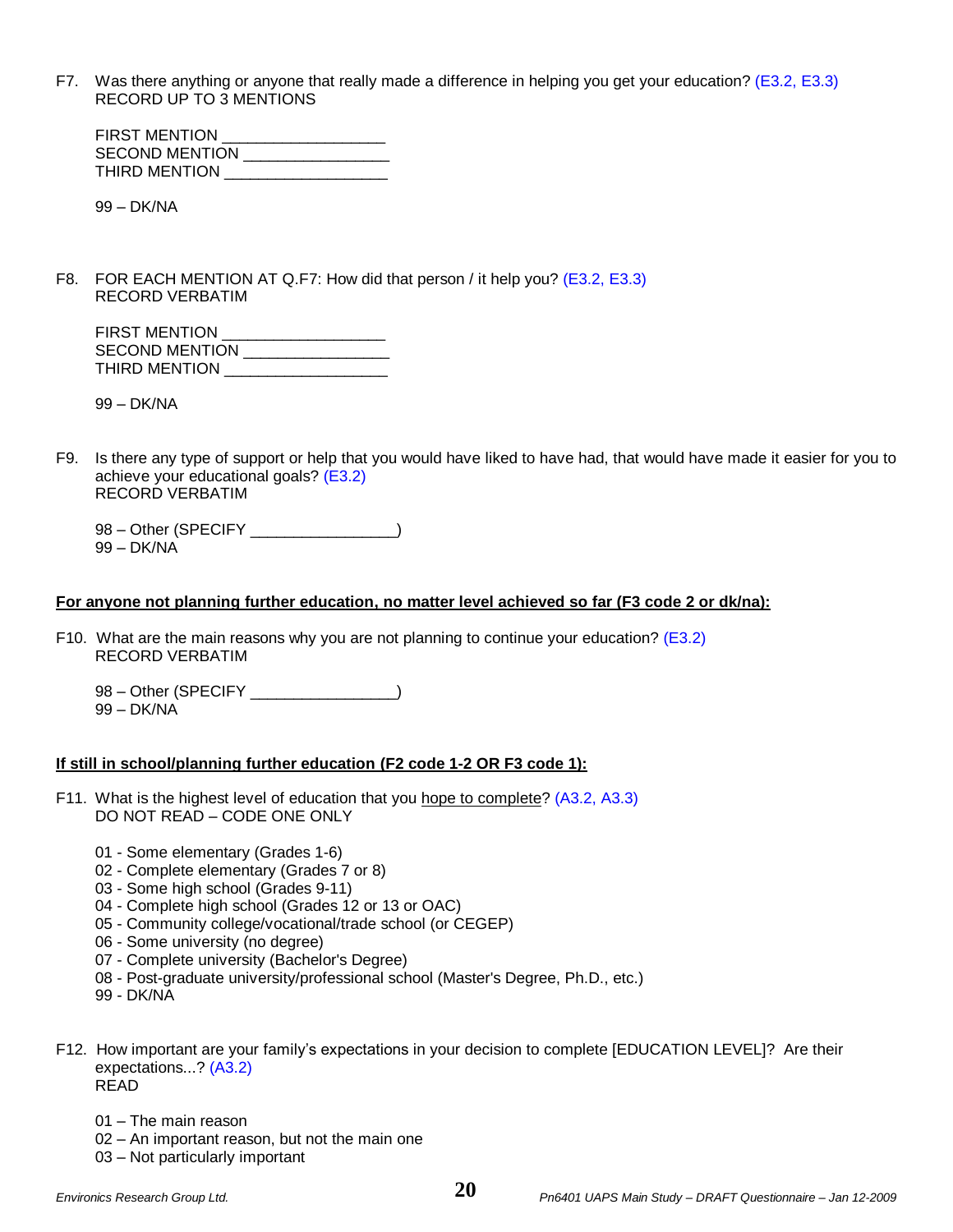VOLUNTEERED

99 – DK/NA

F13. What obstacles, if any, do you think you will face in completing the education you hope to get? (E3.2) RECORD VERBATIM

98 – Other (SPECIFY \_\_\_\_\_\_\_\_\_\_\_\_\_\_) 99 – DK/NA

F14. Is anything or anyone really making a difference in helping you get your education? (E3.2, E3.3) RECORD UP TO 3 MENTIONS

| <b>FIRST MENTION</b>  |  |
|-----------------------|--|
| <b>SECOND MENTION</b> |  |
| THIRD MENTION         |  |

99 – DK/NA

F15. FOR EACH MENTION AT Q.F14: How is that person / it helping you? (E3.2, E3.3) RECORD VERBATIM

| <b>FIRST MENTION</b>  |  |
|-----------------------|--|
| <b>SECOND MENTION</b> |  |
| THIRD MENTION         |  |

99 – DK/NA

- F16. Is there any type of support or help that you would like to have, that would make it easier for you to achieve your educational goals? (E3.2) RECORD VERBATIM
	- 98 Other (SPECIFY \_\_\_\_\_\_\_\_\_\_\_\_\_\_\_\_) 99 – DK/NA

### **ASK ALL**

- F17. How many of your teachers in elementary school were Aboriginal? All or most, some, a few or none? (E3.1) What about in [READ LEVELS IN ORDER SHOWN]?
	- a. In elementary school (grades 1 to 8)
	- b. In high school (grades 9 to 13)
	- c. In college or university
	- 01 All or most
	- 02 Some
	- $03 A$  few
	- 04 None
	- 99 DK/NA
- F18. How many students in your elementary school were Aboriginal? REPEAT SCALE IF NECESSARY (E3.1) What about in [READ LEVELS IN ORDER SHOWN]?
	- a. In elementary school (grades 1 to 8)
	- b. In high school (grades 9 to 13)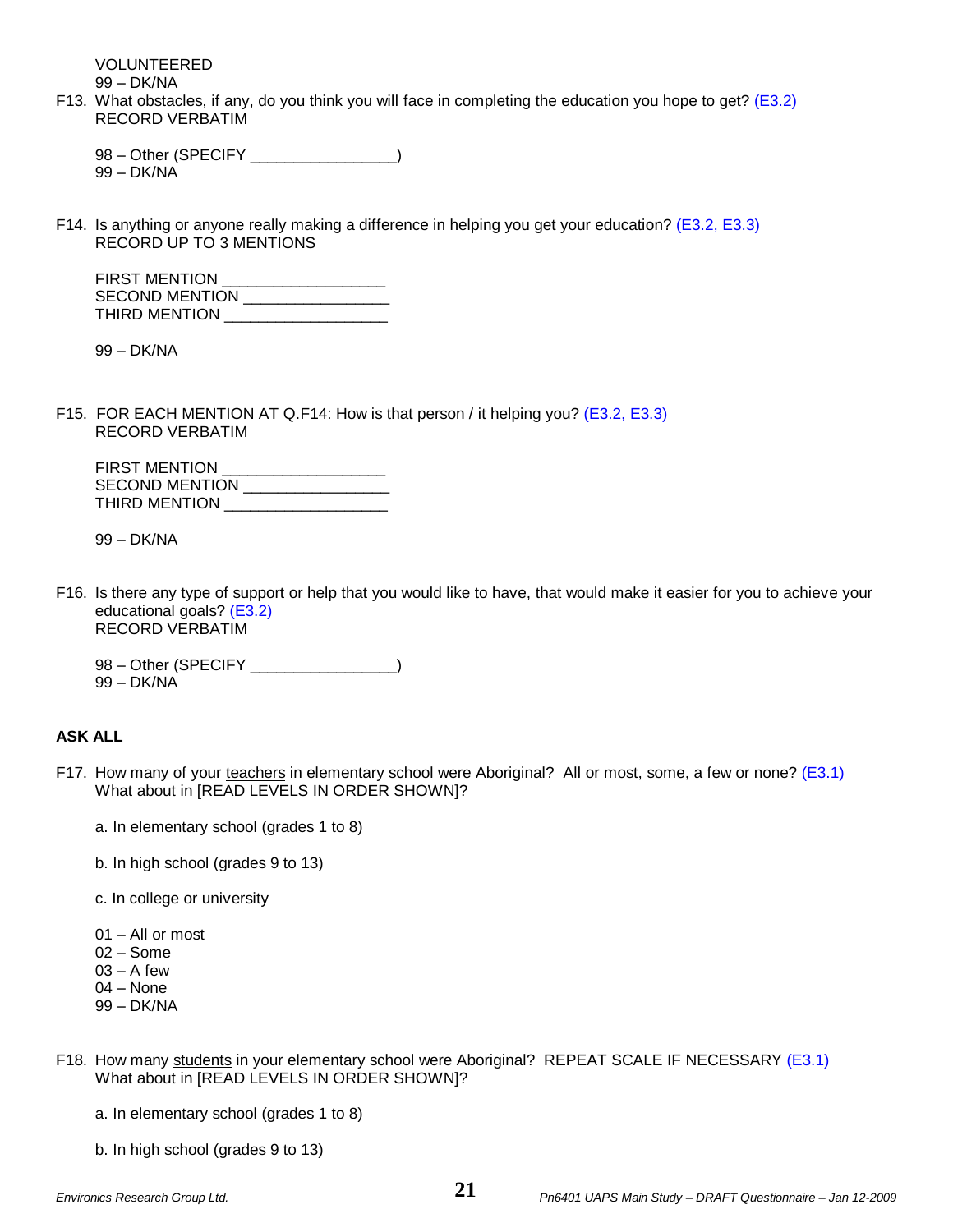c. In college or university

- 01 All or most
- 02 Some
- $03 A$  few
- 04 None
- 99 DK/NA
- F19. How many of your classes in elementary school were in an Aboriginal language? REPEAT SCALE IF NECESSARY What about in high school? (E3.1)
	- a. In elementary school (grades 1 to 8)

b. In high school (grades 9 to 13)

- 01 All or most
- 02 Some
- $03 A$  few
- 04 None
- 99 DK/NA
- F20. Would you say you have learned a lot, a little or almost nothing about Aboriginal people, history and culture in elementary school? What about in [READ LEVELS IN ORDER SHOWN]? (E3.1)
	- a. In elementary school (grades 1 to 8)
	- b. In high school (grades 9 to 13)
	- c. In college or university
	- $01 A$  lot 02 – A little 03 – Almost nothing 99 – DK/NA
- F21. Some people say that [ROTATE] it is preferable to attend mainstream schools to learn the skills and knowledge required by contemporary society. Other people say [ROTATE] it is preferable to attend Aboriginal schools that reflect Aboriginal culture, language and traditions. Which one of these two points of view is closest to your own? (V1.2)
	- 01 Mainstream 02 – Aboriginal VOLUNTEERED 03 – Both equally 04 – Depends 99 – DK/NA
- F22. Some people say that [ROTATE] it is most important to complete a degree or diploma through an educational institution. Other people say [ROTATE] different forms of learning such as life experiences, continuing education, and learning from elders or mentors, are as important as traditional schooling. Which one of these two points of view is closest to your own? (V1.2)
	- 01 Traditional schooling 02 – Different forms of learning VOLUNTEERED 03 – Both equally 04 – Depends 99 – DK/NA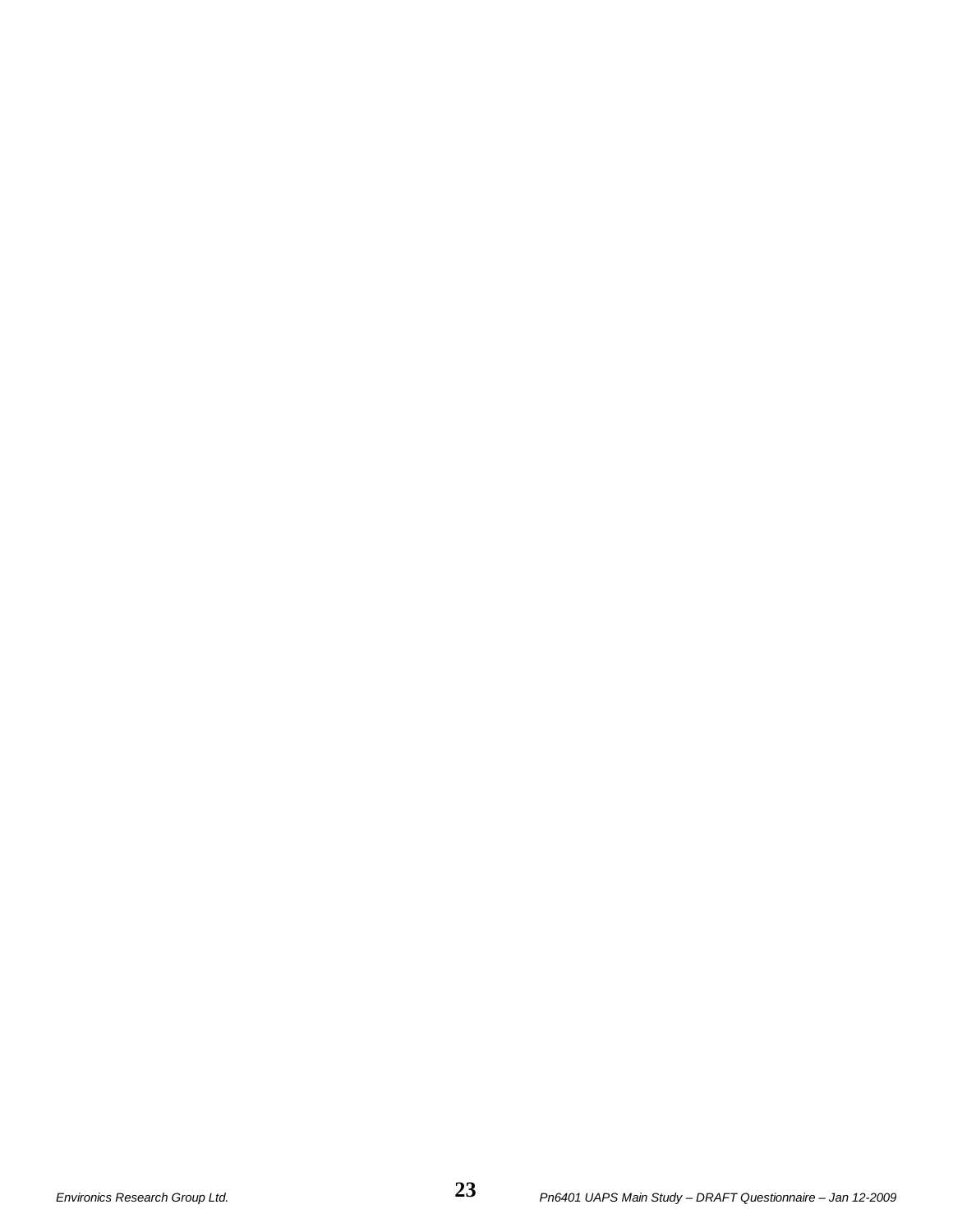F23. How important do you believe education is to improving the lives of Aboriginal people? (V1.1)

01 – Very important

02 – Somewhat important

03 – Not very important

04 – Not at all important

99 – DK/NA

F24. **(If have post-secondary education/not in school or planning to continue)** And do you think that education significantly improved, somewhat improved or made little difference to your life? (V1.1)

**(Everyone else)** And do you think that education has the potential to significantly improve, somewhat improve or make little difference to your life? (V1.1)

01 – Significantly improve

02 – Somewhat improve

03 – Make little difference

99 – DK/NA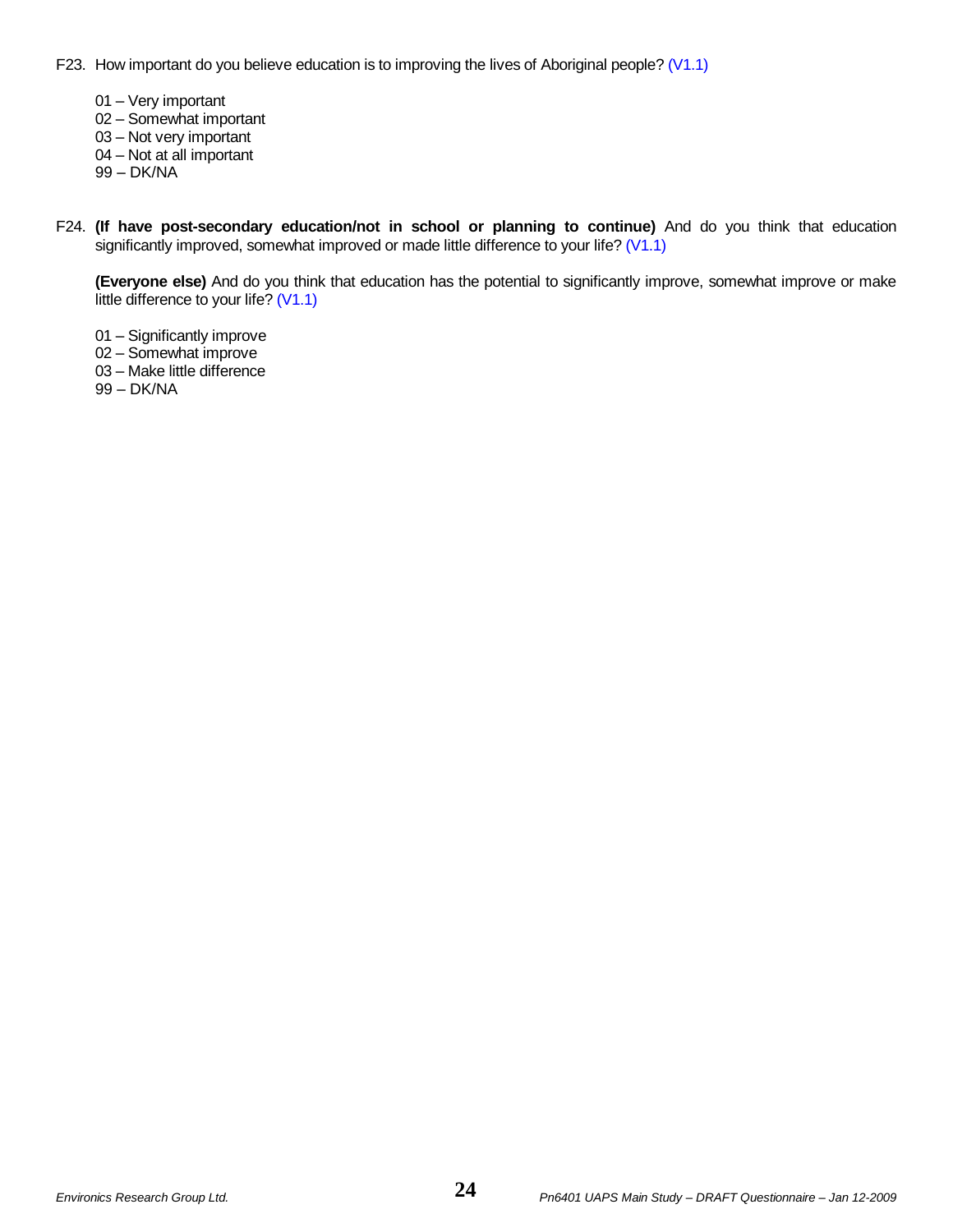# **G. Employment**

*I have some questions about employment and jobs…*

G1. Which of the following best describes your own present employment status? (demo) READ – PROBE FULL OR PART-TIME HOURS IF BOTH STUDENT AND WORKING, RECORD AS WORKING FULL OR PART-TIME

| 01 - Working full-time               |              |
|--------------------------------------|--------------|
| 02 - Working part-time               |              |
| 03 - Unemployed or looking for a job | SKIP TO Q.G8 |
| 04 - Self-employed                   |              |
| 05 - Stay at home full-time          | SKIP TO Q.H1 |
| 06 - Student, or                     | SKIP TO Q.H1 |
| 07 - Retired                         | SKIP TO Q.H1 |
| <b>VOLUNTEERED</b>                   |              |
| 08- Disability pension               | SKIP TO Q.H1 |
| 99 - REFUSAL                         | SKIP TO Q.H1 |
|                                      |              |

G2. What kind of job do you currently have? (E2.1) DO NOT READ – CODE ALL THAT APPLY

## *IDENTIFY STANDARD CLASSIFICATION*

- G3. Would you say you are very satisfied, somewhat satisfied, somewhat dissatisfied or very dissatisfied with your job? (E2.1)
	- 01 Very satisfied
	- 02 Somewhat satisfied
	- 03 Somewhat dissatisfied
	- 04 Very dissatisfied
	- 99 DK/NA
- G4. Why do you say that? (E2.1) RECORD VERBATIM

98 - Other (SPECIFY\_\_\_\_\_\_\_\_\_\_\_\_\_\_\_\_\_\_\_\_\_\_\_\_\_\_\_\_\_\_\_\_) 99 - DK/NA

G5. Are you generally content with the type of job or work you do, or do you hope to move on to something else? (E2.1, *A5.1,* also *suggested addition*)

| 01 - Generally content | SKIP TO Q.G7 |
|------------------------|--------------|
| 02 – Hope to move on   |              |
| 99 – DK/NA             | SKIP TO Q.G7 |

G6. What do you hope to move on to? (*A5.1,* also *suggested addition*) RECORD VERBATIM

| 98 - Other (SPECIFY |  |  |
|---------------------|--|--|
| 99 - DK/NA          |  |  |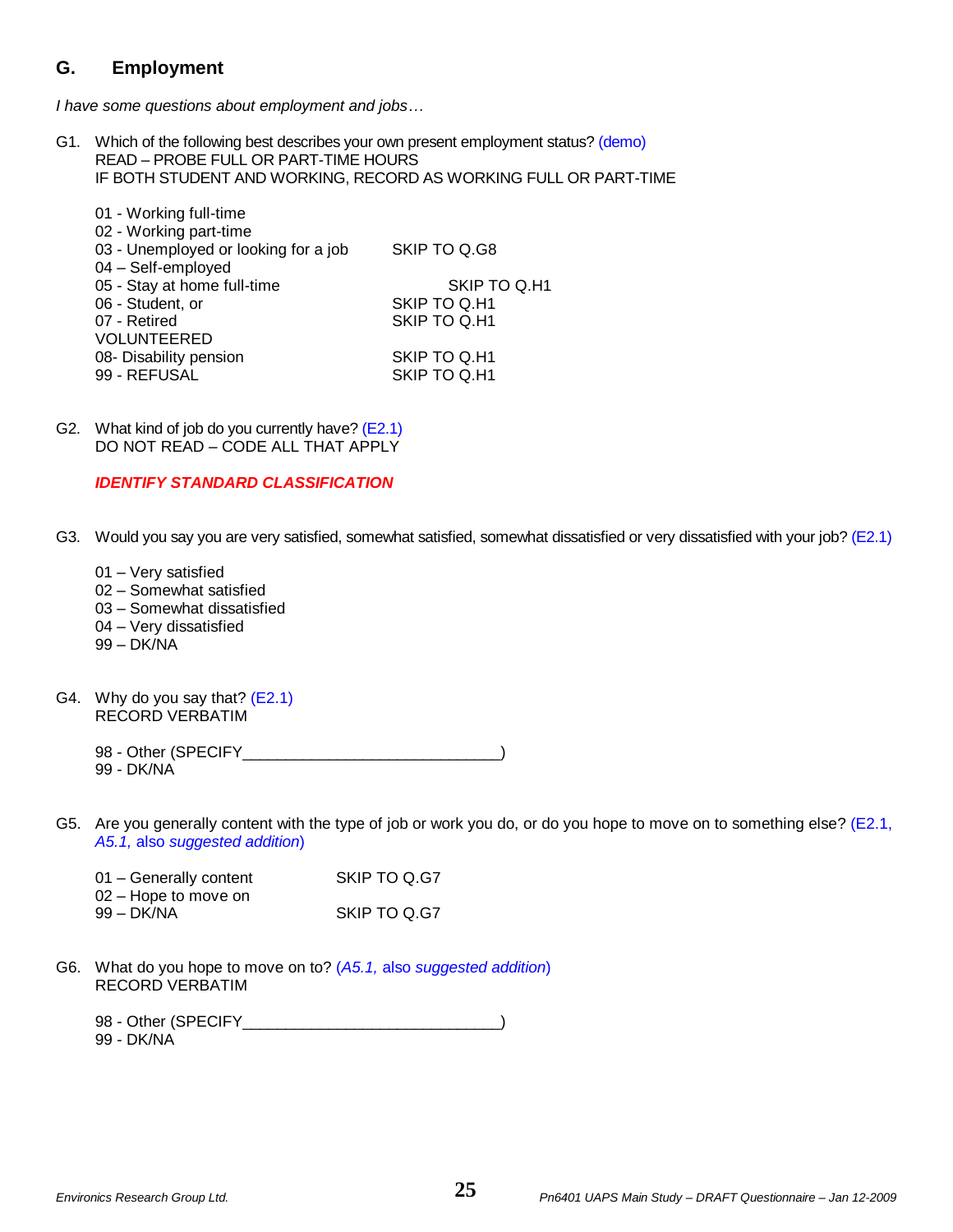G7. What are the biggest successes you have had in your working life so far? (E2.3) RECORD UP TO THREE

| <b>FIRST MENTION</b>  |  |
|-----------------------|--|
| <b>SECOND MENTION</b> |  |
| THIRD MENTION         |  |

99 – DK/NA

G8. And what difficulties or obstacles, if any, have you faced in getting or keeping a job? (E2.2) DO NOT READ – CODE ALL THAT APPLY

01 – Lack child care 02 - 03 - 98 – Other (SPECIFY \_\_\_\_\_\_\_\_\_\_\_\_\_\_\_\_\_) 99 – DK/NA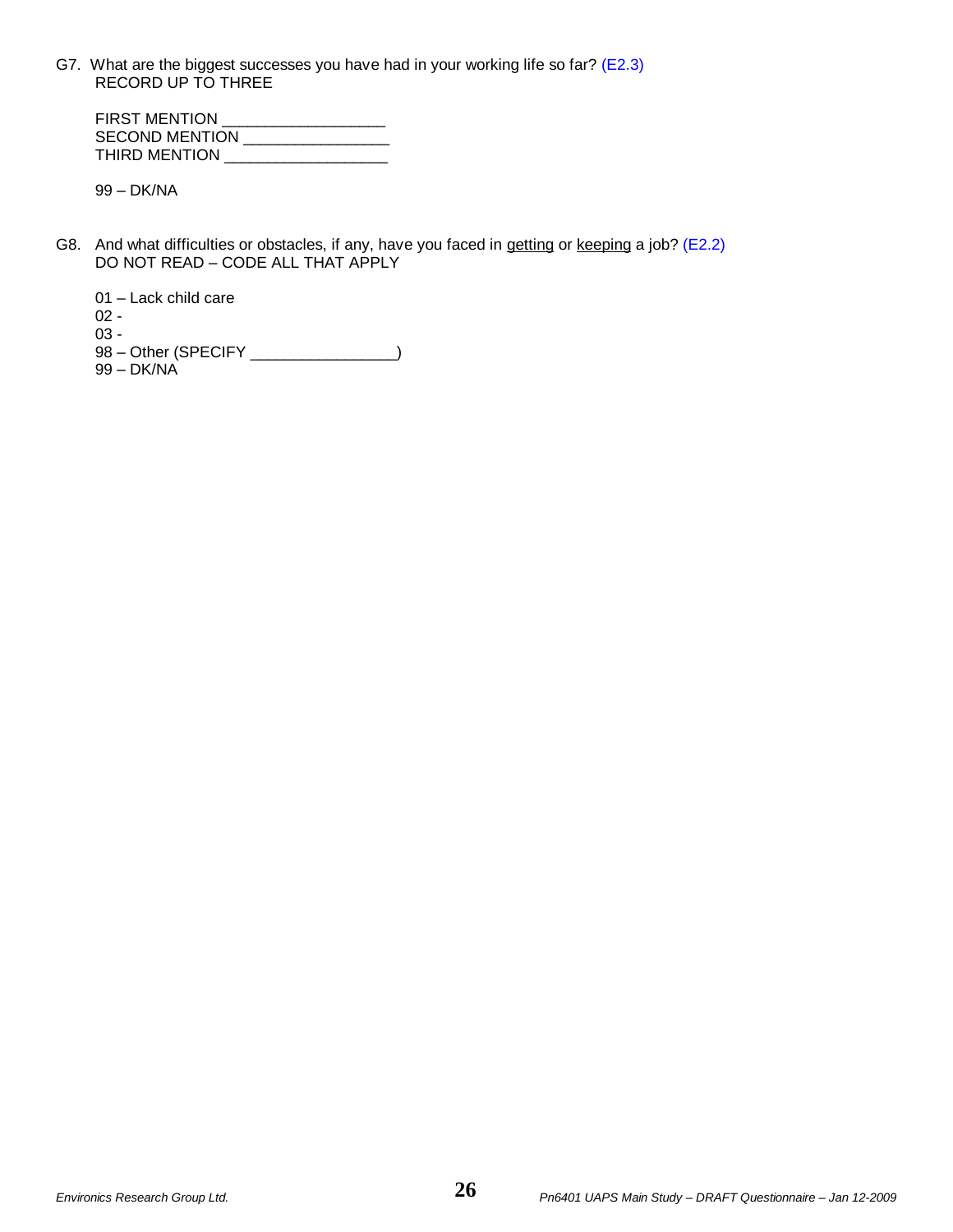# **H. Ancestry, Identity and Culture**

*Switching topics again…*

H1. How well do you feel you know your Aboriginal background and ancestry? (I1.3) READ

01 – Very well 02 – Fairly well 03 – Not very well 04 – Not well at all VOLUNTEERED 99 – DK/NA

H2. From where or from whom have you learned what you do know about your Aboriginal background? (11.3, 13.2) RECORD VERBATIM

98 – Other (SPECIFY \_\_\_\_\_\_\_\_\_\_\_\_\_\_\_\_) 99 – DK/NA

IF DO NOT KNOW BACKGROUND VERY WELL (Q.H1 CODES 2-4 OR DK/NA), ASK:

H3. Have you not learned more about your Aboriginal background because there has been no opportunity, or because you are not particularly interested? (I1.3)

| 01 – No opportunity |              |
|---------------------|--------------|
| 02 – Not interested | SKIP TO Q.H5 |
| 99 – DK/NA          | SKIP TO Q.H5 |

H4. What difficulties or obstacles, if any, have you faced in learning about your Aboriginal background and ancestry? (I1.3, I3.2) RECORD VERBATIM

98 – Other (SPECIFY \_\_\_\_\_\_\_\_\_\_\_\_\_\_\_) 99 – DK/NA

- H5. Would you say you are very, somewhat, not very or not at all proud to be…? (I1.1, I1.2) READ IN ORDER SHOWN
	- a. [First Nations/Métis/Inuk]
	- b. Aboriginal
	- c. Canadian
	- 01 Very proud
	- 02 Somewhat proud
	- 03 Not very proud
	- 04 Not at all proud
	- 99 DK/NA
- H6. In what situations or circumstances do you feel most proud of being an Aboriginal person? (I2.4, I3.1) RECORD VERBATIM

98 - Other (SPECIFY ) 99 - DK/NA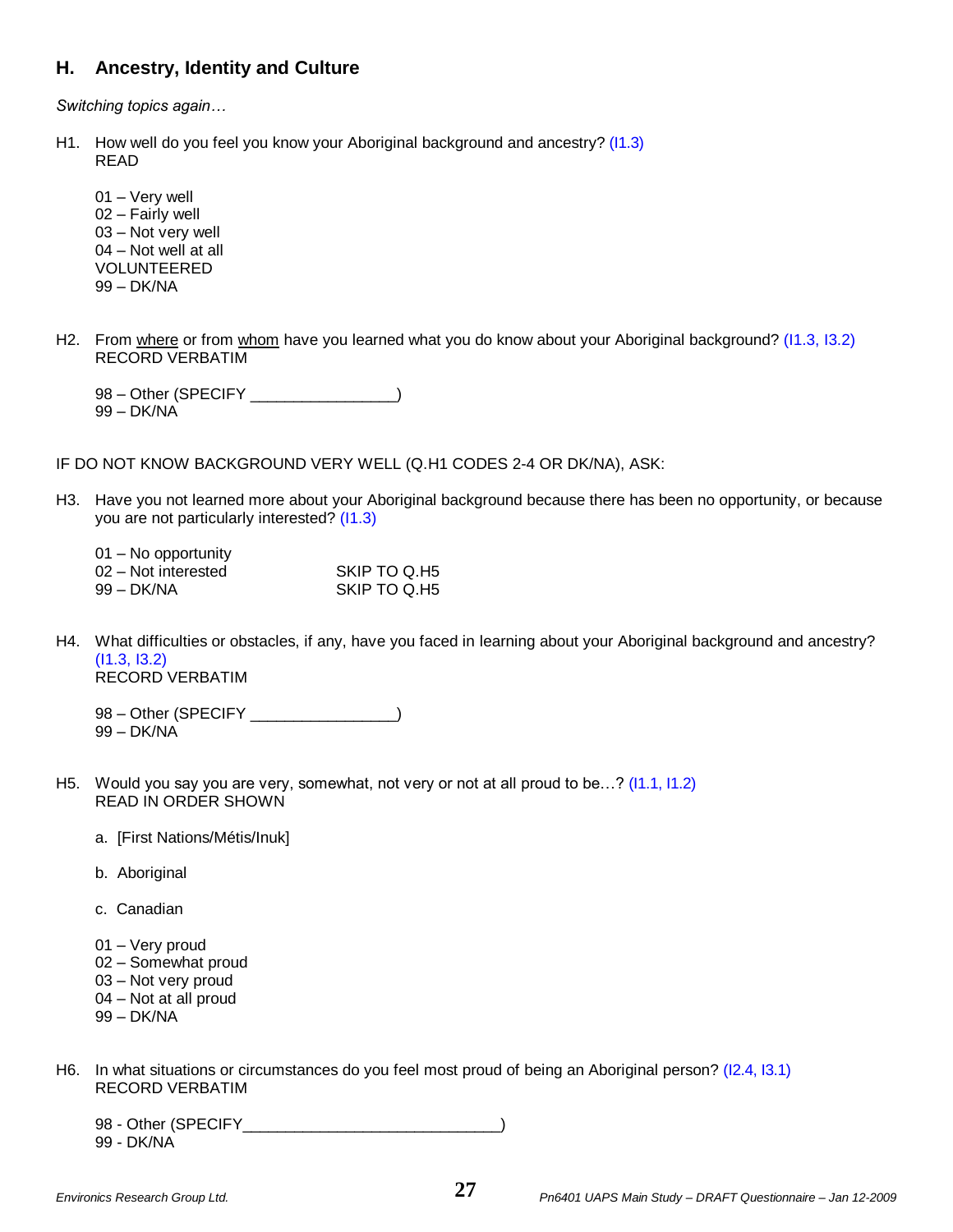H7. How often, if ever, do you downplay or even hide your Aboriginal identity? Would you say…? (I2.4, I3.1) READ

| $01 -$ Often       |              |
|--------------------|--------------|
| 02 - Occasionally  |              |
| $03 -$ Rarely      |              |
| $04 -$ Never       | SKIP TO Q.H9 |
| <b>VOLUNTEERED</b> |              |
| 99 – DK/NA         | SKIP TO Q.H9 |

H8. When are you most likely to try to downplay or hide your Aboriginal identity? (I2.4, I3.1) RECORD VERBATIM

98 - Other (SPECIFY\_\_\_\_\_\_\_\_\_\_\_\_\_\_\_\_\_\_\_\_\_\_\_\_\_\_\_\_\_\_) 99 - DK/NA

*The next few questions are about Aboriginal culture, by which we mean the ways of life that are passed from generation to generation…*

- H9. Are there a lot, some, a few or no Aboriginal activities, customs or ceremonies available in your community? (*E5.2*, *E5.4*)
	- $01 A$  lot 02 – Some  $03 - A$  few 04 – None SKIP TO Q.H11 VOLUNTEERED 99 – DK/NA

H10. How often do you personally participate in these Aboriginal activities, customs or ceremonies?

- (*E5.1*) READ
- 01 Often 02 – Occasionally 03 – Rarely 04 – Never VOLUNTEERED 99 – DK/NA
- H11. In the next five years, do you think that Aboriginal culture in your community will become stronger, become weaker, or will not change? (V2.1)
	- 01 Become stronger
	- 02 Become weaker
	- 03 Will not change
	- 99 DK/NA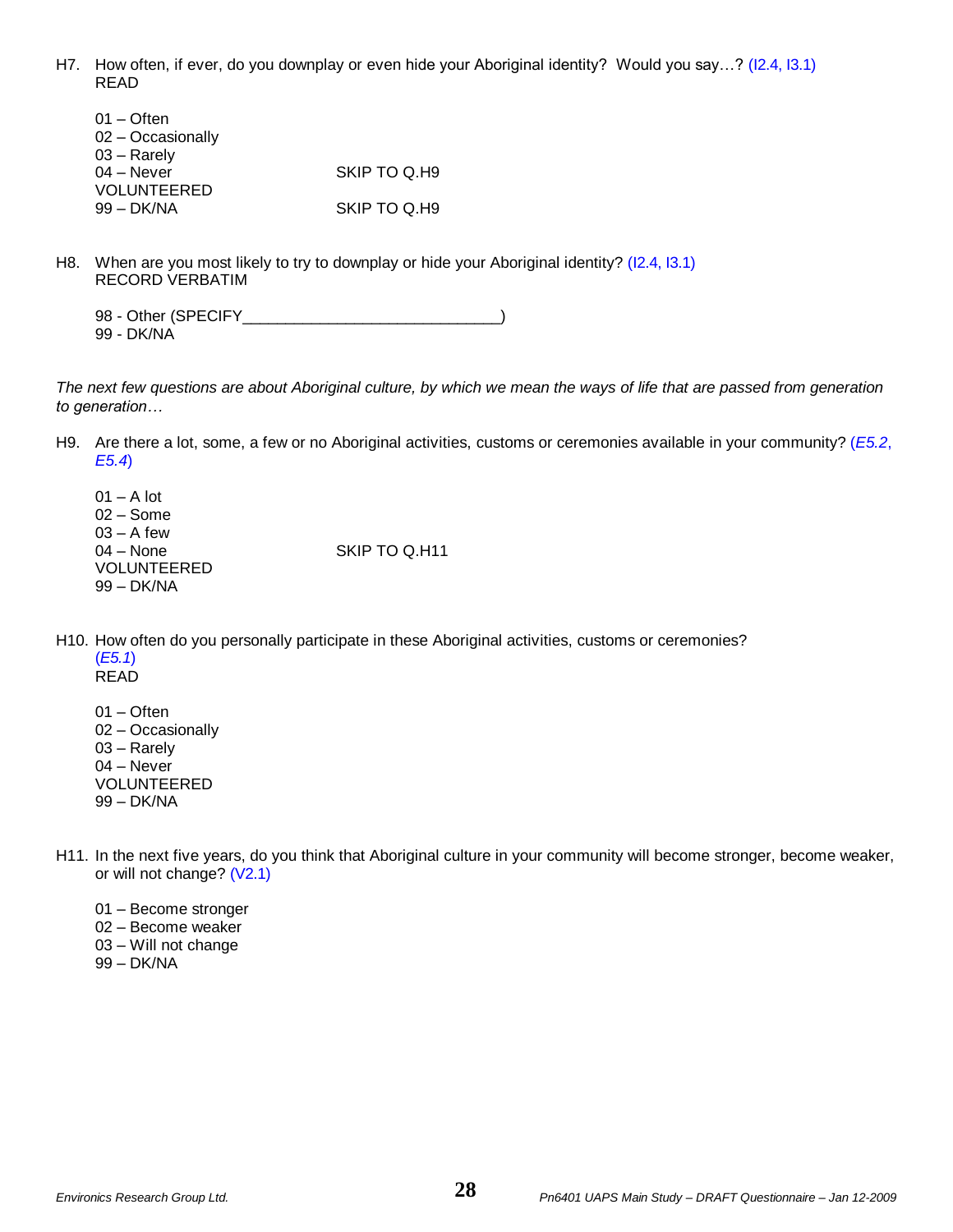H12. In your opinion, what aspects of Aboriginal culture are most important to ensuring the future of Aboriginal peoples? (V2.1, *E5.3*) DO NOT READ – CODE ALL THAT APPLY

| 01 – Language<br>02 - Customs/traditions<br>$03 - Art$<br>04 – Music<br>$05 - Food$<br>$06 -$ Elders<br>07 - Celebrations/events<br>08 – Ceremonies<br>09 - Leadership<br>$10 -$ Ethics<br>11 - Land/space |
|------------------------------------------------------------------------------------------------------------------------------------------------------------------------------------------------------------|
| 12 - Spirituality<br>13 - Family values                                                                                                                                                                    |
| 98 - Other (SPECIFY<br>99 – DK/NA                                                                                                                                                                          |

- H13. And in your view, is it very important, somewhat important, not very important or not at all important that Aboriginal people marry people with the same cultural background as their own? (A2.2)
	- 01 Very important 02 – Somewhat important 03 – Not very important 04 – Not at all important VOLUNTEERED 99 – DK/NA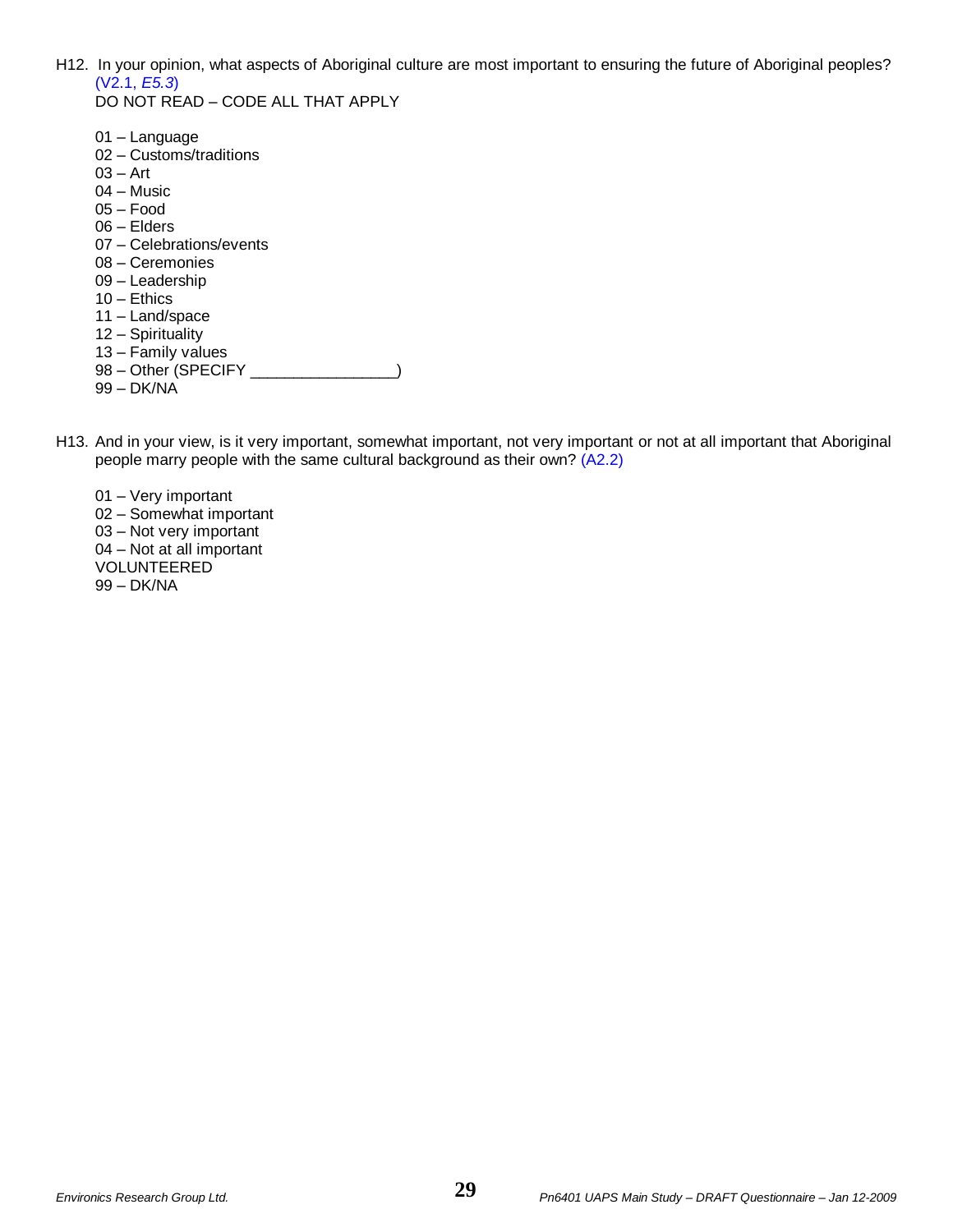# **I. Life Aspirations**

*I have a few last questions about what you want out of life…*

- I1. Overall, are you very, somewhat, not very or not at all happy with your life? (*A5.3*)
	- $01 \text{Very}$ 02 – Somewhat 03 – Not very 04 – Not at all 99 – DK/NA
- I2. What are three things that you most want to achieve in your lifetime? (*A5.1*) RECORD UP TO THREE

| <b>FIRST MENTION</b>  |  |
|-----------------------|--|
| <b>SECOND MENTION</b> |  |
| THIRD MENTION         |  |

99 – DK/NA

- I3. People define a successful life in many different ways. Please tell me if the following are very important, somewhat important, or not so important to your idea of a successful life: (*V6.1*) READ AND ROTATE
	- a. Becoming financially independent
	- b. Having a strong connection to your Aboriginal identity or background (*I4.1*)
	- c. Owning a home
	- d. Having a good job or career
	- e. Being close to family and friends
	- f. *Add other "Aboriginal" definitions of success?*
	- 01 Very important 02 – Somewhat important 03 – Not so important VOLUNTEERED 97 – Depends 99 – DK/NA
- I4. Who do you consider your teachers or guides in life? (A3.1) RECORD VERBATIM

98 - Other (SPECIFY \_\_\_\_\_\_\_\_\_\_\_\_\_\_\_\_) 99 – DK/NA

I5. Turning now to the future, in what ways, if any, do you hope your childrens' and grandchildrens' lives (or the lives of the next generation) will be different from yours? (*A5.2*) RECORD VERBATIM

98 – Other (SPECIFY \_\_\_\_\_\_\_\_\_\_\_\_\_\_\_) 99 – DK/NA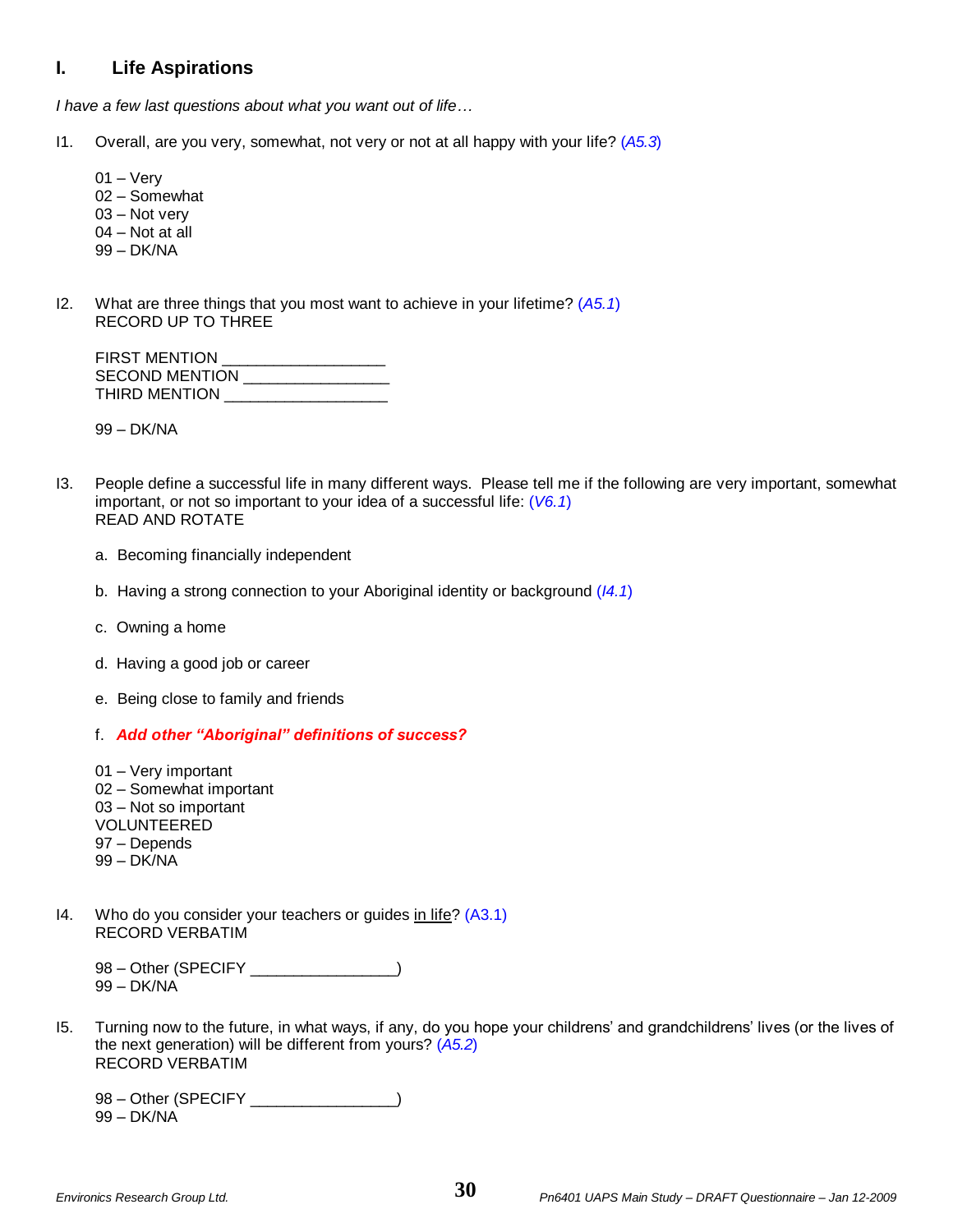- I6. Your health can make a big difference to your quality of life. Please tell me if you believe each of the following is very important, somewhat important or not so important in determining a person's overall health. (A1.3) READ AND ROTATE
	- a. Physical exercise
	- b. Diet
	- c. Outlook on life
	- d. Being part of a healthy, vibrant community
	- e. Spirituality
	- f. Stress and anxiety
	- 01 Very important 02 – Somewhat important 03 – Not so important VOLUNTEERED 97 – Depends 99 – DK/NA
- I7. How easy or difficult is it for you to access traditional healing practices, such as natural medicines, Healing Circles and other ceremonies, and the counsel of elders? (V4.1) READ
	- 01 Very easy 02 – Somewhat easy 03 – Somewhat difficult 04 – Very difficult VOLUNTEERED 99 – DK/NA
- I8. Is having access to traditional healing practices more important, less important or equally important to you as access to non-Aboriginal or mainstream health care services? (V4.1)
	- 01 More important 02 – Less important 03 – Equally important VOLUNTEERED 99 – DK/NA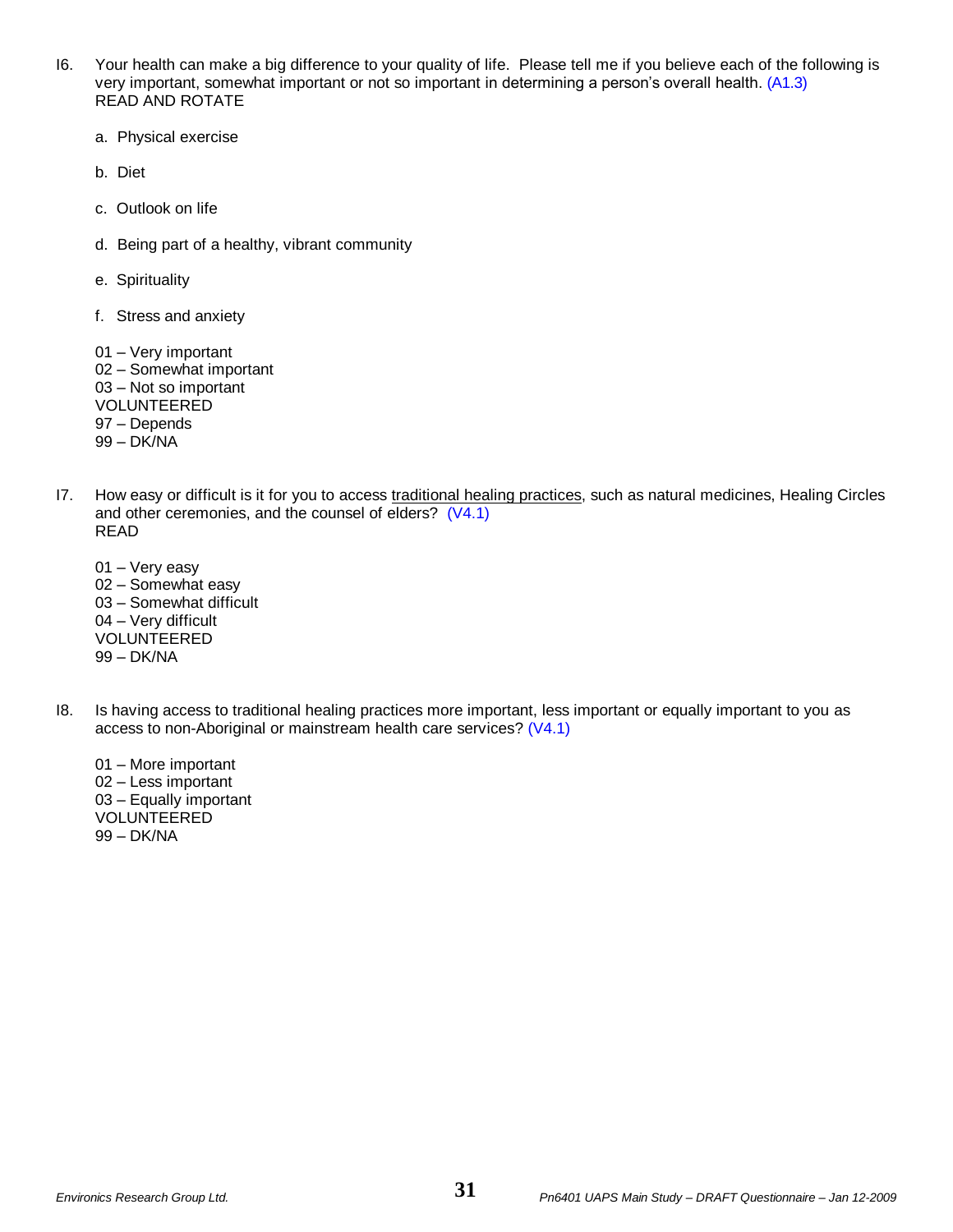- I9. The following is a series of opinions that we often hear expressed. For each one, please tell me if you totally agree, agree somewhat disagree somewhat or totally disagree. READ AND ROTATE
	- a. When considering the good moments in my life, I think first of those I spend with my family. (Environics' Social Values)
	- b. The father of the family must be master in his own house. (Environics' Social Values)
	- c. Taking care of the home and kids is as much man's work as women's work. (Environics' Social Values)
	- d. There is room for a variety of languages and cultures in this country (Berry)
	- e. We have to take steps to protect our cultural traditions from outside influences (Berry)
	- f. Learning other languages makes us forget our own cultural traditions (Berry)
	- g. I am concerned about losing my cultural identity (Berry)
	- h. I am very concerned that I will not have enough money to live comfortably in the future. (Environics' Social Values)
	- i. This country is prosperous and wealthy enough for everyone to feel secure (Berry)
	- j. People's chances of being robbed, assaulted and even murdered are getting higher and higher (Berry)
	- k. I'm afraid to walk alone at night in my neighbourhood (Environics' Social Values)

01 – Totally agree 02 – Agree somewhat 03 – Disagree somewhat 04 – Totally disagree VOLUNTEERED 99 – DK/NA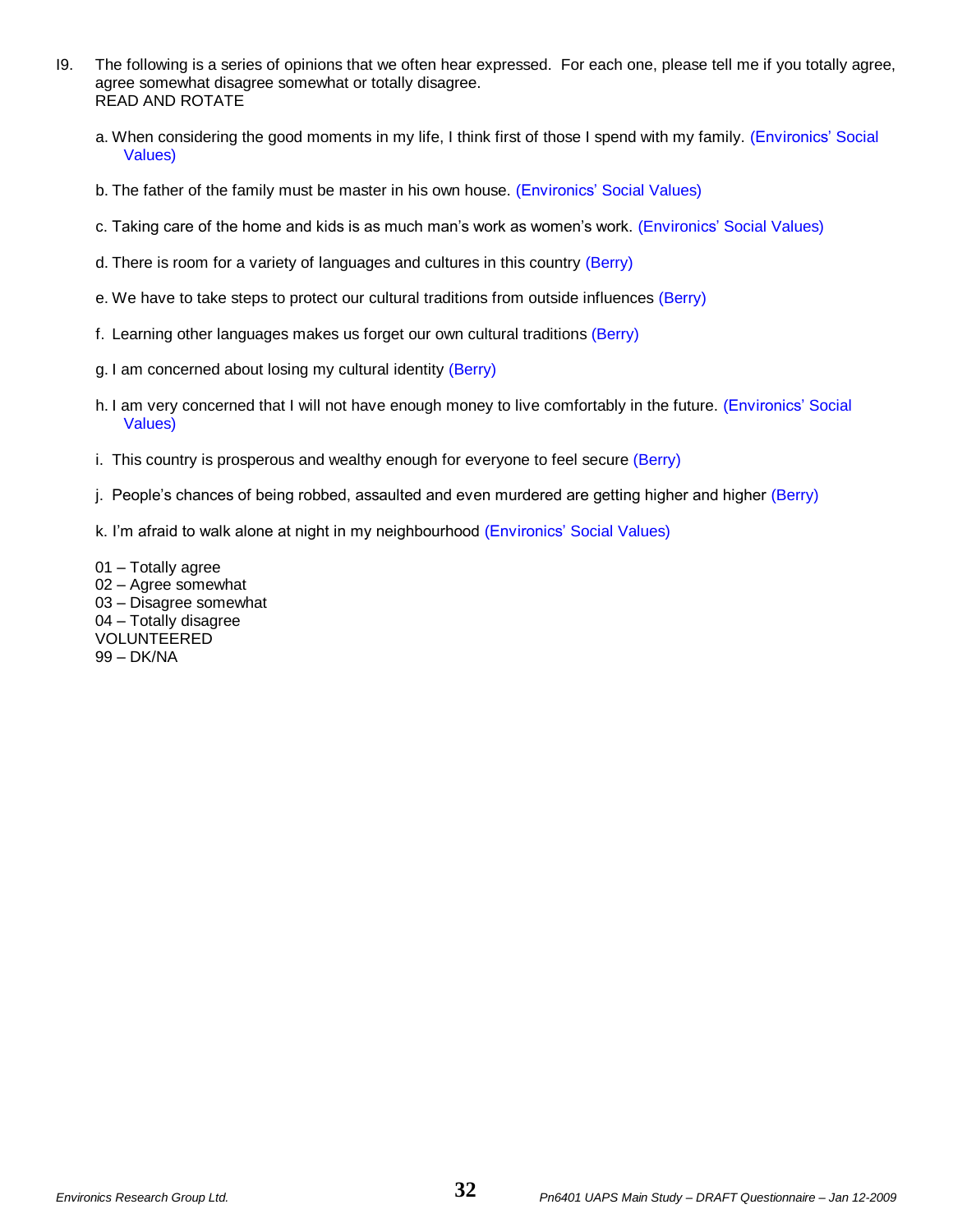# **J. Demographics**

*To finish up, I would like to get some information to help us group your answers with other survey participants.*

J1. In what year were you born?

\_\_\_\_\_\_\_\_\_\_\_\_ Year 99 - DK/NA

### J2. *Add question for family composition*

J3. Which of the following best describes your current living situation? READ – CODE ONE ONLY

01 – Homeowner

- 02 Renting an apartment or house
- 03 Renting a room in a rooming house or hotel
- 04 Living with friends or family
- 05 Living in a temporary shelter

VOLUNTEERED

- 98 Other (SPECIFY \_\_\_\_\_\_\_\_\_\_\_\_\_\_\_\_)
- 99 DK/NA

### IF FIRST NATIONS ASK J4 AND J5:

J4. Are you a treaty Indian or a Registered Indian as defined by the *Indian Act* of Canada? (I1.1)

- 01 Yes
- 02 No
- 99 DK/NA

J5. Have you been registered as a status Indian under Bill C-31? (I1.1)

- 01 Yes
- 02 No
- 99 DK/NA

IF MÉTIS, ASK J5:

- J6. Do you consider yourself to be a part of the Métis Nation? (11.1)
	- 01 Yes 02 - No 99 - DK/NA
- J7. *Add some kind of Aboriginal status question – to identify elders, traditional healers etc. or type of nonmainstream education achieved*